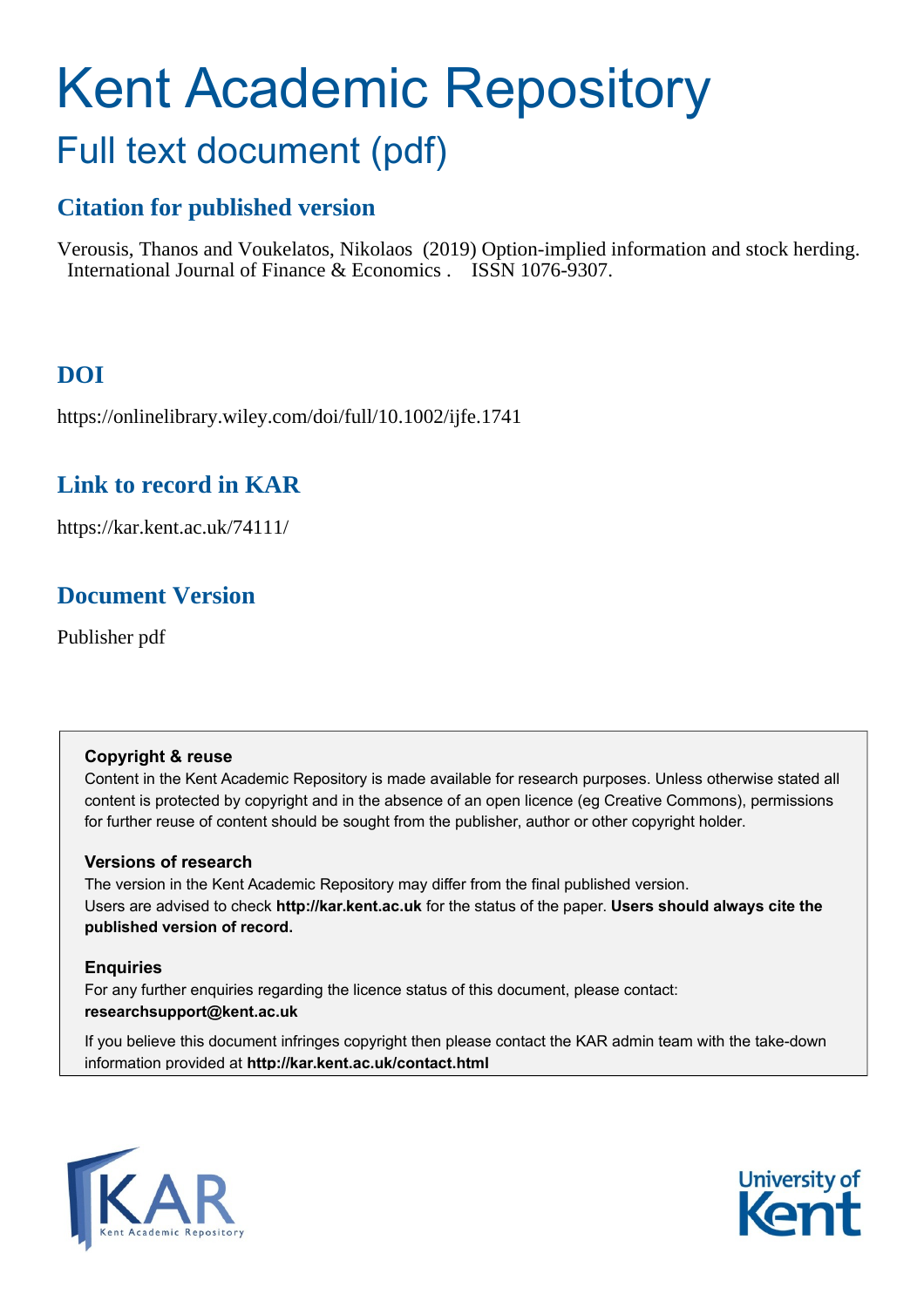#### **RESEARCH ARTICLE**

## **WILEY**

# **Option-implied information and stock herding**

**Nikolaos Voukelatos<sup>1</sup> | Thanos Verousis<sup>2</sup>**

<sup>1</sup>Kent Business School, University of Kent, Canterbury, UK

2 Essex Business School, University of Essex, Colchester, UK

**Correspondence**

Thanos Verousis, Essex Business School, University of Essex, Colchester, UK. Email: [t.verousis@essex.ac.uk](mailto:t.verousis@essex.ac.uk)

#### **Abstract**

In this paper, we examine if herding behaviour in the equity market can be explained by option-implied information. Our empirical results confirm the commonly reported absence of herding as a general tendency in the U.S. equity market. However, we find evidence of significant herding behaviour during periods when option-implied information reflects a pessimistic view about the future prospects of the equity market. More specifically, we find that individual stock returns tend to cluster more closely around the market consensus during days of high implied index volatility, more pronounced negative implied skewness, and higher trading volume in index puts.

#### **KEYWORDS**

cross-sectional dispersion, herding, market stress, options

**JEL CLASSIFICATION** G14; G11

### **1** | **INTRODUCTION**

The behavioural finance literature has been paying increasing attention to the way in which investors form beliefs about the future evolution of asset prices and, ultimately, how they trade based on these beliefs. One stream of the literature, in particular, has focused on the potential tendency of investors to follow some type of aggregate consensus, a behaviour typically referred to as *herding.* For instance, investors could exhibit herding behaviour when trading a particular stock by following the actions of other investors who trade the same stock. Alternatively, investors might use the aggregate market return as a consensus around which to herd when they price individual stocks.

From a psychological point of view, suppressing one's prior beliefs in order to follow the actions of others could reflect an irrational behaviour (Devenow & Welch, 1996). However, herding could also represent a rational strategy for a less sophisticated investor who faces high costs of information (Chiang & Zheng, 2010). In this case, mimicking the

actions of more sophisticated investors or following the overall market consensus could be more efficient compared to collecting and analysing information in order to form independent views about asset prices. Importantly, suppressing individual beliefs in favour of following the prevailing consensus has significant implications. Pricing assets by following the market consensus is likely to lead asset prices to deviate considerably from their true fundamental values, whereas herding also mechanistically increases correlations among assets, thereby reducing diversification benefits.

Currently, there is a substantial literature that examines the topic of herding in equity markets (see Spyrou, 2013, for a comprehensive review of the literature).<sup>1</sup> Generally, the

<sup>&</sup>lt;sup>1</sup>In addition to the substantial literature on herding in the equity market (see Andrikopoulos, Kallinterakis, Ferreira, & Verousis, 2017 and Frijns & Huynh, 2018 for two recent studies), other empirical studies have examined herding effects in other markets, such as mutual funds (Grinblatt, Titman, & Wermers, 1995; Jiang & Verardo, 2018), Exchange Traded Funds (Gleason, Mathur, & Peterson, 2004), corporate bonds (Cai, Han, Li, & Li, 2019), commodities (Demirer, Lee, & Lien, 2015), and options (Bernales, Verousis, & Voukelatos, 2016).

This is an open access article under the terms of the [Creative Commons Attribution](http://creativecommons.org/licenses/by/4.0/) License, which permits use, distribution and reproduction in any medium, provided the original work is properly cited.

<sup>© 2019</sup> The Authors International Journal of Finance & Economics Published by John Wiley & Sons Ltd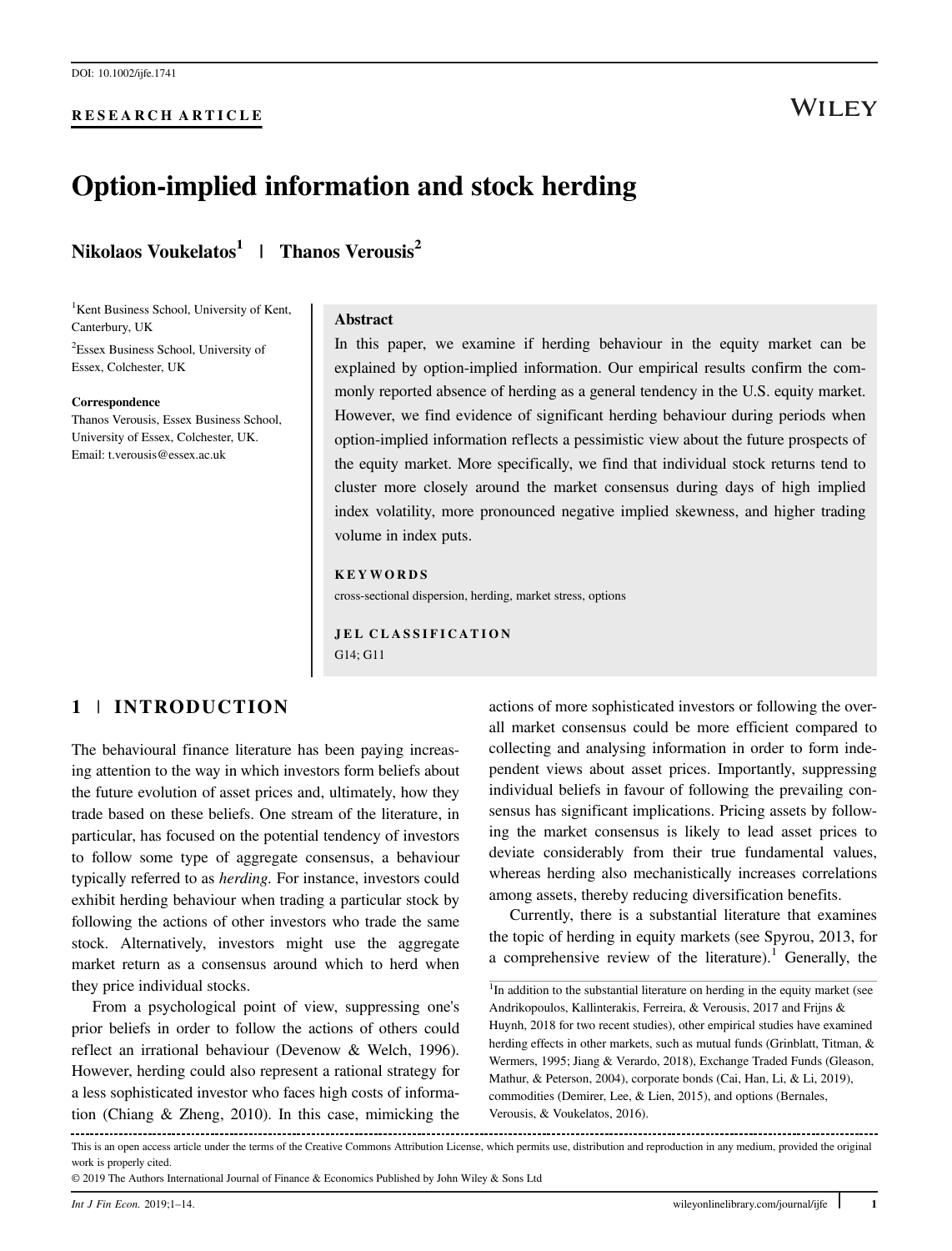extent to which investors herd when trading in stocks varies across different equity markets, with most studies finding very little, if any, evidence of significant herding in the U.S. equity market. In this paper, we focus on a more targeted research question. Instead of examining unconditional herding, where investors might consistently cluster around the market consensus, we investigate whether herding is more likely during specific states of the market. More specifically, we use information extracted from the options market as a proxy for investors' expectation of the future state of the equity market, and we explore if this information can explain herding behaviour in stocks.

This paper contributes to the literature by bridging the gap between herding behaviour in the equity market and information extracted from the respective options market. To the best of our knowledge, this is the first time that this issue has been addressed in the literature. Previous studies have tended to examine herding predominantly as a general tendency that might unconditionally characterize investor behaviour, whereas a smaller number of empirical papers have explored if herding effects are related to other variables that are contemporaneously observed in equity markets. In contrast, our paper focuses on the relationship between the equity market and the options market, as we attempt to understand if information extracted from the latter can explain investors' tendency to herd when trading in the former. Our empirical results are indeed consistent with the notion that option-implied information can explain herding in stocks.

Our focus on information from the options market in the context of herding is motivated by the forward-looking nature of options. Investors' propensity to herd is likely to be related to the way in which they form expectations about future stock prices. Options, in particular, have been shown to contain information about the future distribution of stock returns that is incremental to information that is contemporaneously available in the underlying equity market. For instance, previous studies have shown that stock returns can, to some extent, be forecasted using option-implied volatility (Govindaraj, Jin, Livnat, & Zhao, 2014; Lin & Lu, 2015), option-implied skewness (Conrad, Dittmar, & Ghysels, 2013; Fu, Arisoy, Shackleton, & Umutlu, 2016; Jin, Livnat, & Zhang, 2012; Liu, Pong, Shackleton, & Zhang, 2014), and measures related to options trading volume (Blau & Wade, 2013; Pan & Poteshman, 2006; Roll, Schwartz, & Subrahmanyam, 2010). In this spirit, our emphasis throughout this paper is to understand if measures extracted from the options market (which could reflect investors' expectations about future stock returns) can explain why investors might choose to follow the consensus during certain periods, even if they do not necessarily herd as a general strategy.

A large part of the herding literature focuses on the cross-sectional dispersion of stock returns as a measure of the extent to which the returns of individual stocks tend to cluster around the market consensus. Using this approach, a number of studies have found no significant evidence of herding in the U.S. equity market (Chang, Cheng, & Khorana, 2000; Chiang & Zheng, 2010; Christie & Huang, 1995), although investors in emerging markets have been documented to herd around the domestic market return (Chang, Cheng, & Khorana, 2000) or around the performance of the U.S. market index (Chiang & Zheng, 2010). We follow this stream of the literature in terms of using stock returns' cross-sectional dispersion when examining herding effects, with our paper being more closely related to Galariotis, Rong, and Spyrou (2015) who explore if herding in stocks is more pronounced during certain periods. Specifically, Galariotis, Rong, and Spyrou (2015) find that investors in the U.S. equity market do no exhibit herding behaviour unconditionally, but they tend to herd on days of macroeconomic announcements and during crisis periods.

Our results are consistent with previous empirical findings that highlight the absence of herding as a general investment behaviour in the U.S. equity market. This rejection of unconditional herding is based on the fact that the cross-sectional dispersion of stock returns is found to be increasing with the magnitude of market returns, consistent with the theoretical predictions developed in Chang, Cheng, and Khorana (2000). However, we find strong support for the hypothesis that information extracted from the options market can explain herding in stocks under certain market conditions. More specifically, we find that stock return dispersion is significantly lower during days with higher index implied volatility. In other words, when investors anticipate a higher level of future volatility at the market level, they tend to price individual stocks in a way that produces a closer cluster around the market consensus, to an extent that cannot be explained by the theoretical relationship between dispersion and the market return. Similarly, we find that stock returns cluster significantly closer to the market return during days of greater negative implied index skewness. Intuitively, investors' tendency to herd appears to depend on the extent to which they hold a pessimistic view about future market returns, with herding being more likely during days when the probability of large market drops is higher. Furthermore, we find that dispersion is significantly negatively related to the put-to-call trading volume ratio and to the trading volume of out-of-the-money (OTM) index puts in particular. Given that trading in index puts can be thought of as indicative of a negative view about the future performance at the aggregate market level, we interpret this finding as investors being substantially more inclined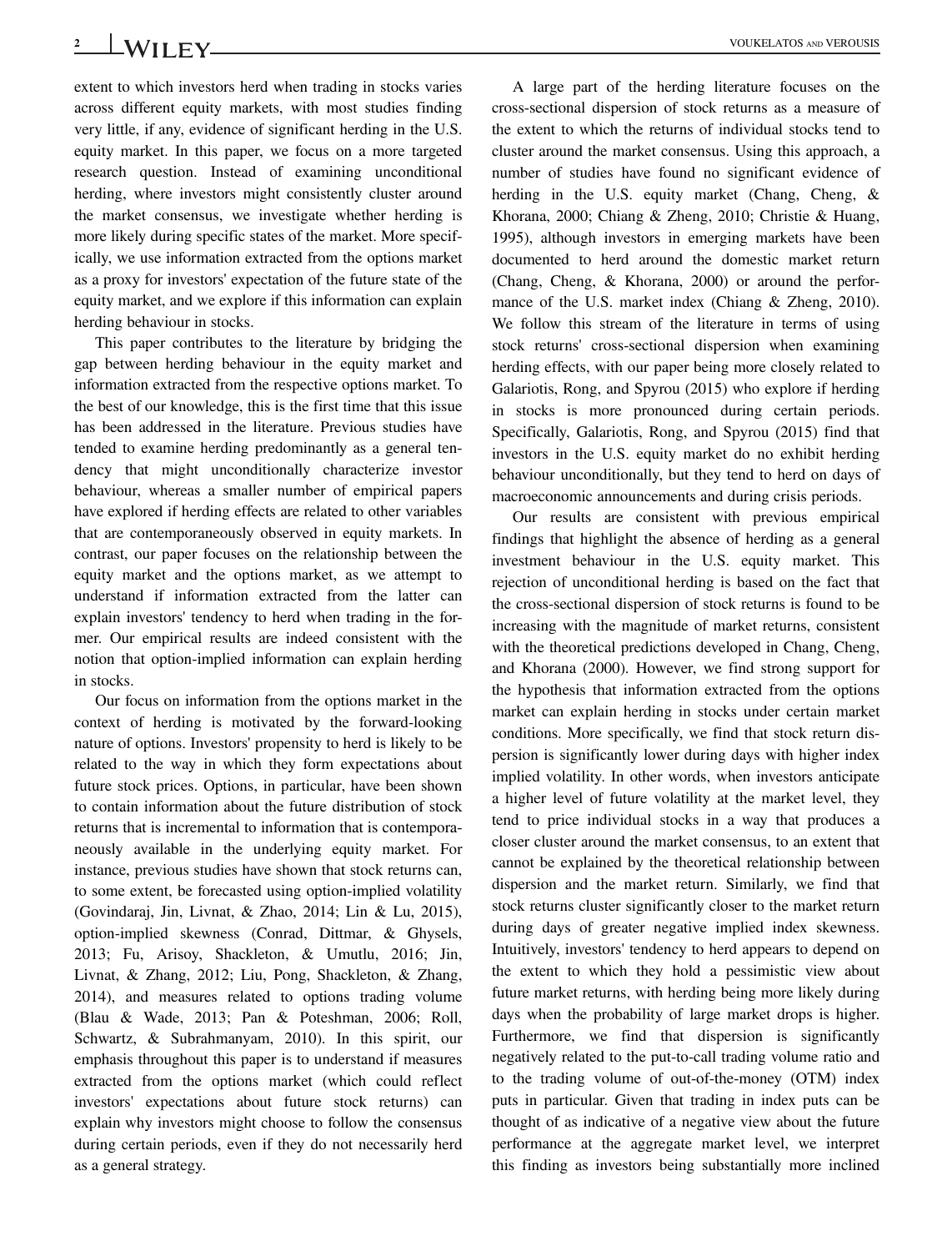to follow the consensus when they are relatively more pessimistic about the equity market.

Overall, our empirical findings support the notion that investors' expectations about the future performance of the equity market, as these are reflected by forward-looking information extracted from the options market, are strongly related to their propensity to herd when trading individual stocks. In this sense, herding behaviour seems to prevail during periods of market stress rather reflecting a general tendency. Moreover, our findings are robust to alternative proxies for implied volatility and implied skewness, and they also hold after accounting for additional factors that have been previously shown to be related to herding behaviour, such as stock trading volume, crisis periods, and macroeconomic announcements.

In addition to these findings on conditional herding, we also report some evidence of strong herding during extreme market conditions. When we focus on subsamples of days when the option-related variables take extreme values (in the 1% tail of their distribution), we find that dispersion is no longer positively related to market returns, in contrast to theoretical predictions as well as to our findings in the full sample. Theoretically, in the absence of herding, larger absolute market returns are expected to be associated with higher dispersion of individual stock returns. However, we find that on days with extremely high implied volatility, extremely negative implied skewness or extremely high trading volume in index puts (and particularly OTM puts), larger market movements are actually associated with lower dispersion, that is, with stock returns clustering more closely around the market consensus.

The remaining of the paper is organized as follows. Section 2 discusses the methodology used to detect herding in individual stocks and the different definitions of herding that we examine. Section 3 presents the data used in the empirical analysis, whereas Section 4 discusses the empirical results. Finally, Section 5 concludes.

### **2** | **FRAMEWORK FOR DETECTING HERDING**

Our examination of herding in the equity market is based on the cross-sectional dispersion of stock returns around the market return. In this sense, our methodology is similar to the standard framework for examining herding in stocks that has been employed by, among others, Christie and Huang (1995), Chang, Cheng, and Khorana (2000), Chiang and Zheng (2010), and Galariotis, Rong, and Spyrou (2015). We measure the dispersion of stock returns as the cross-sectional absolute deviation (*CSAD*) of the returns of individual stocks from the overall market return

$$
CSAD_t = \frac{\sum_{i=1}^{N} |r_{i,t} - r_{mkt,t}|}{N - 1},
$$
\n(1)

where  $r_{i,t}$  is the return of stock *i* at time *t*,  $r_{mkt,t}$  is the market return at *t*, and *N* is the number of stocks included in the cross-section at *t.* This dispersion measure quantifies the average proximity of stock returns from the market consensus and, intuitively, it reflects heterogeneity at the aggregate level. The unconditional level of cross-sectional dispersion is not a measure of herding in the equity market, because *CSAD* is expected to be time-varying even in the absence of any herding effects. However, the magnitude of *CSAD* should be directly related to the magnitude of contemporaneous market returns, as formally shown by Chang, Cheng, and Khorana (2000). Therefore, our measure of herding is based on the relationship between cross-sectional dispersion and market returns.

More specifically, Chang, Cheng, and Khorana (2000) show that, under the moderate assumptions of the Capital Asset Pricing Model (CAPM), the cross-sectional dispersion of stock returns must be positively related to the market return. Under the CAPM, the expected stock return can be expressed as

$$
E[r_{i,t}] = r_{f,t} + \beta_i \times E[r_{mkt,t} - r_{f,t}], \qquad (2)
$$

where  $\beta_i$  is the stock's time-invariant market beta and  $r_{f,t}$  is the risk-free rate (the return of a zero-beta asset) at *t*. Let  $\beta_{mkt}$ denote the systematic risk of an equally weighted market portfolio, so that  $\beta_{mkt} = \frac{1}{N} \sum_{i=1}^{N} \beta_i$ . Then, the absolute deviation of stock return *i* from the average portfolio return can be written as

$$
\left|r_{i,t} - r_{mkt,t}\right| = \left|\beta_i - \beta_{mkt}\right| E\left[r_{mkt,t} - r_{f,t}\right].\tag{3}
$$

Hence, the expected cross-sectional absolute deviation of stock returns (*ECSAD*) at *t* can be expressed as

$$
ECSAD_t = \frac{1}{N} \sum_{i=1}^{N} |\beta_i - \beta_{mkt}| E[r_{mkt, t} - r_{f, t}].
$$
 (4)

Importantly, from Equation (4), it can be easily shown that

$$
\frac{\partial ECSAD_t}{\partial E[R_{mkt,t}]} = \frac{1}{N} \sum_{i=1}^{N} |\beta_i - \beta_{mkt}| > 0,
$$
 (5)

$$
\frac{\partial^2 ECSAD_t}{\partial E\left[R_{mkt,t}\right]^2} = 0.
$$
\n(6)

Similar to the previous literature, we test for herding effects in the equity market based on the relationships in (5) and (6), using *CSAD* and *Rmkt*,*<sup>t</sup>* as a proxy for the unobservable *ECSAD* and  $E[R_{mkt,t}]$ , respectively. The positive linear relationship between  $CSAD_t$  and  $R_{mkt,t}$  means that we expect dispersion to be higher on days of higher market returns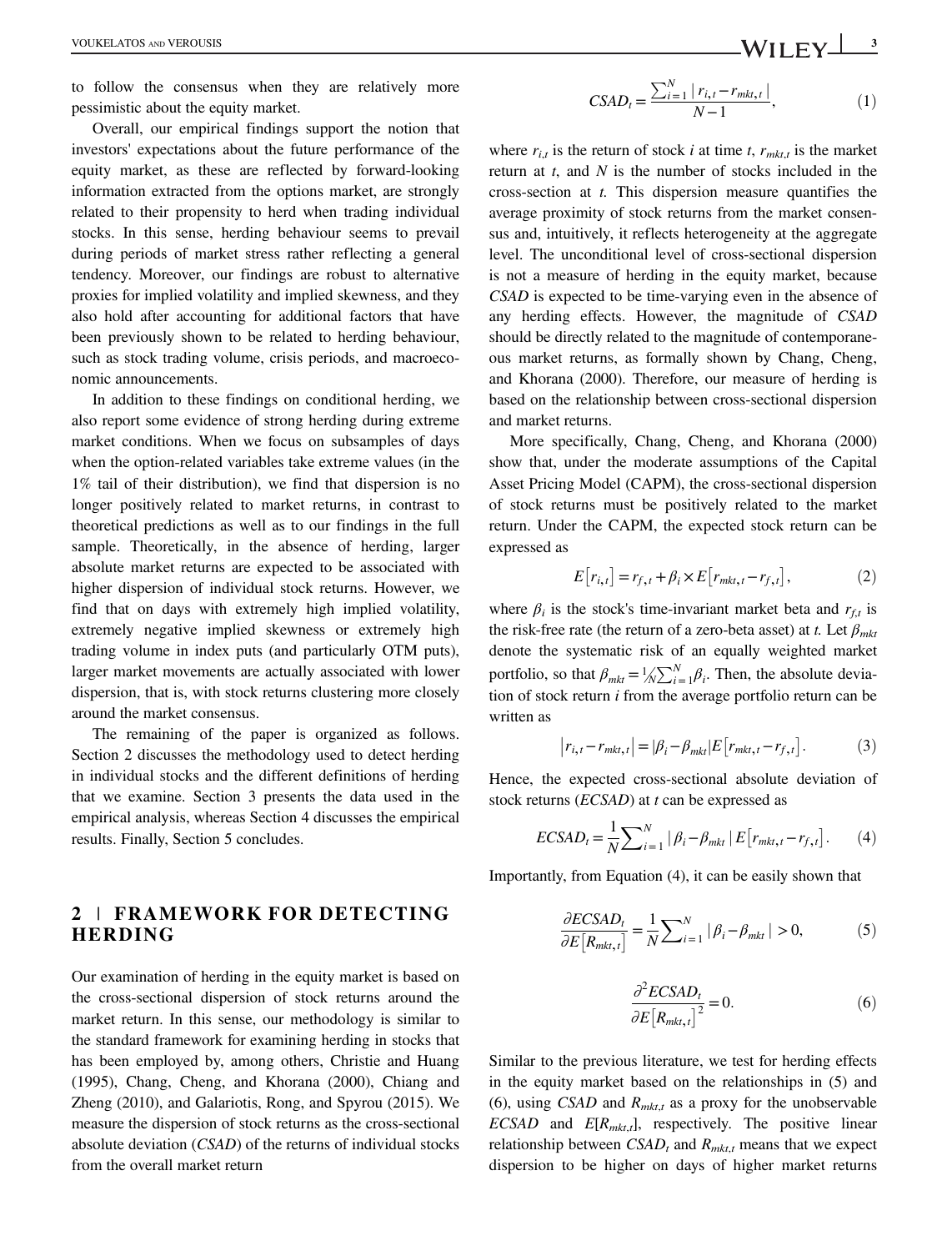# **4** VOUKELATOS AND VEROUSIS

(in absolute terms). Equally, we expect dispersion to be systematically lower when the absolute market return is lower, and this would not necessarily constitute evidence of herding. Our methodology would classify as herding the case where larger price movements at the market level are associated with a decrease in the dispersion of individual stocks around the market consensus.

We test for the presence of herding behaviour in the equity market by regressing the cross-sectional dispersion of stock returns against market returns and a set of exogenous variables  $X_t$ , as given in (7):

$$
CSAD_{t} = \alpha + \beta_{1}(1 - D_{t})r_{mkt,t} + \beta_{2}D_{t}r_{mkt,t} + \beta_{3}(1 - D_{t})
$$
  

$$
r_{mkt,t}^{2} + \beta_{4}D_{t}r_{mkt,t}^{2} + \beta_{5}D_{LOW,t} + \beta_{6}D_{UP,t} + B_{HERD}X_{t} + \varepsilon_{t},
$$
  
(7)

where  $D_t$  is a dummy variable that takes the value of one when the market return  $r_{mkt,t}$  is negative and the value of zero otherwise,  $D_{LOWt}$  is a dummy that takes the value of one when the market return is located in the lower 5% tail of its distribution, and  $D_{UP,t}$  is a dummy that takes the value of one when the market return is located in the upper 5% tail of its distribution.<sup>2</sup> The dummy variable  $D_t$  allows for potentially asymmetric herding effects in up and down markets, whereas the use of squared market returns allows for herding potentially being driven by a non-linear relationship between dispersion and market returns. The tail dummy variables  $D_{LOW,t}$  and  $D_{UP,t}$  allow for the possibility of herding in extreme market conditions. The variables included in  $X_t$  are exogenous, and they are computed at the aggregate market level.

Under the null hypothesis of no herding, the cross-sectional dispersion of stock returns should be driven only by the magnitude of market returns. In other words, *CSAD* should be positively related to positive market returns and negatively related to negative market returns ( $\beta_1 > 0$  and  $\beta_2$  < 0). Moreover, this relationship should be linear, so the coefficients of any non-linear terms should be equal to zero  $(\beta_3 = \beta_4 = \beta_5 = \beta_6 = 0)$ . Finally, assuming that investors use the CAPM to price stocks, all the exogenous variables in  $X_t$ should not have an impact on dispersion, so the coefficients in *ΒHERD* should be statistically indistinguishable from zero.

Overall, we define herding as violations of the above nulls, and we examine several different types of herding. First, we define *strong herding* as the case where *CSAD* decreases with the magnitude of market returns. Under strong herding, large price swings at the market level would cause investors to herd more closely around the market consensus when pricing individual stocks, thereby resulting in a significantly lower cross-sectional dispersion of stock returns. This alternative hypothesis of strong herding would translate into the linear coefficients of market returns taking the wrong signs (i.e.,  $\beta_1$  < 0 and/or  $\beta_2$  > 0), meaning that dispersion decreases with the magnitude of market returns.

We define *moderate herding* as the case where dispersion increases with market returns but at a decreasing rate. Under moderate herding, *CSAD* could still be expected to be higher during large price swings, but it would be consistently lower than what would be expected given the actual magnitude of market returns. This hypothesis would translate to the coefficients of squared returns being significantly negative (i. e.,  $\beta_3$  < 0 and/or  $\beta_4$  < 0).

We define *herding under extreme market conditions* the case where dispersion is significantly lower than would have been expected during extreme market movements. Under the null of no herding, very large market returns are expected to be associated with higher dispersion of individual stock returns. On the other hand, if extreme market conditions tend to cause investors to herd more closely around the market consensus, then dispersion would be significantly lower on days of large price swings. The hypothesis of herding under extreme market conditions translates to significantly negative coefficients for the two tail dummies (i.e.,  $\beta_5 < 0$ and/or  $\beta_6 < 0$ ).

Finally, we define *conditional herding* as the case where stock return dispersion is significantly lower (compared with what the market return would suggest) when some exogenous variable takes certain values. Under the CAPM, dispersion should be driven only by market returns, and the variables in  $X_t$  should not have an incremental impact on *CSAD.* Alternatively, if conditional herding takes place, stock returns would cluster around the market consensus more closely than what would have been expected given the market return during specific states of the market, rejecting the hypothesis of no herding. Significant coefficients in *B<sub>HERD</sub>* would constitute evidence for conditional herding.<sup>3</sup>

### **3** | **DATA**

We examine herding in the U.S. equity market, for a sample period of January 1996 to December 2015. We use data on stocks from CRSP, with the dataset including closing daily prices, adjusted returns and trading volume, among other fields. The dates of U.S. macroeconomic announcements have been obtained from Bloomberg and checked against the minutes of the Federal Open Market Committee and the U. S. Bureau of Labour Statistics. We use data on options

<sup>&</sup>lt;sup>2</sup>We have also replicated the empirical analysis at the alternative  $2.5\%$  and 1% tails for  $D_{LOW}$  and  $D_{UP}$ . The results (unreported for brevity) are similar to the ones we obtain when using the 5% cut-off point.

<sup>3</sup> Our definitions of *strong* and *moderate* herding are similar to those used in Chang, Cheng, and Khorana (2000). Our definition of *herding under extreme market conditions* is similar to the one proposed by Christie and Huang (1995), whereas our definition of *conditional* herding is similar to the one introduced in Bernales, Verousis, and Voukelatos (2016).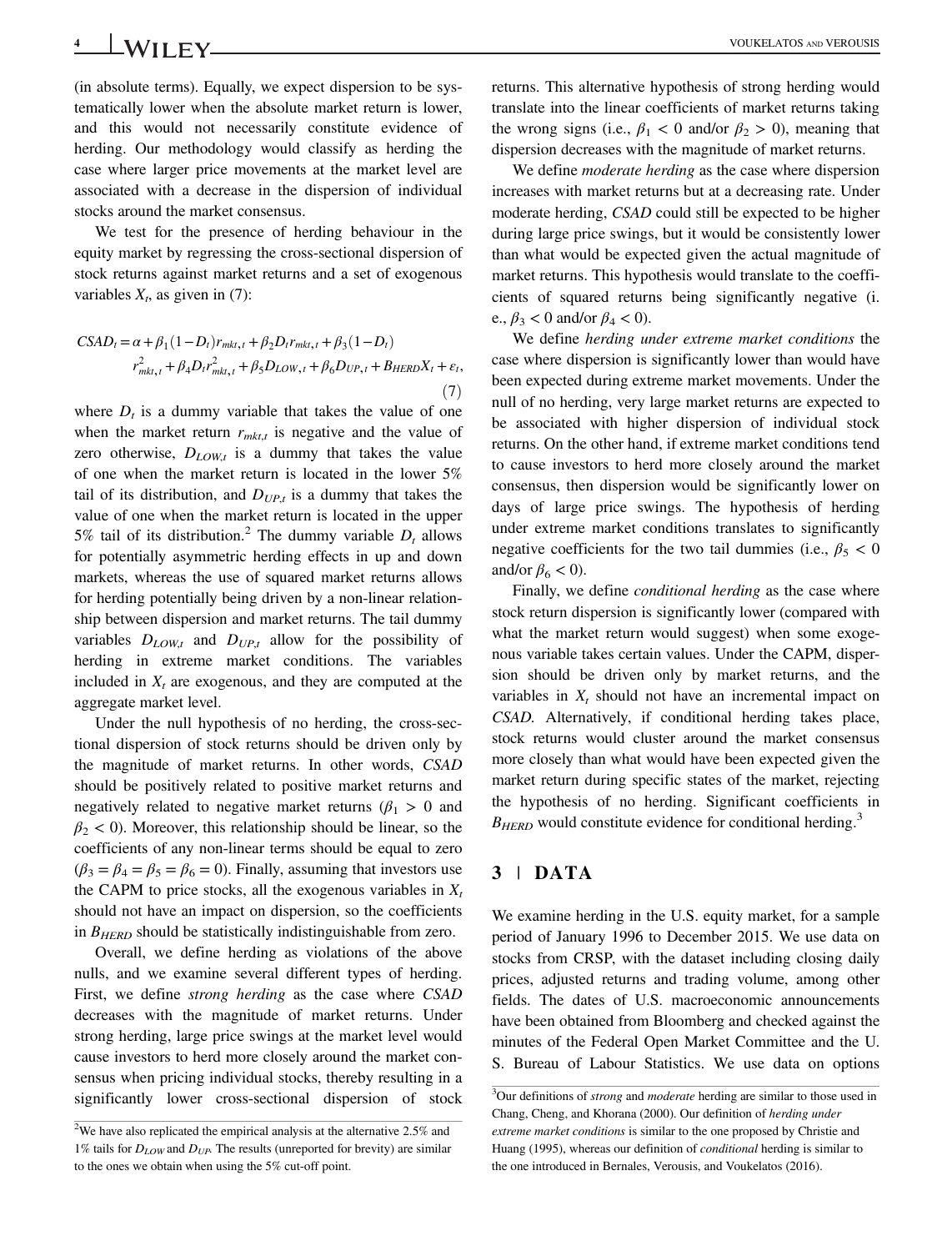written on the S&P 500 index from OptionMetrics. The options dataset includes, among other fields, daily best bid and best ask quotes, trading volume, open interest, Black and Scholes implied volatilities, and option Greeks. We apply several filters on the options dataset. First, we exclude all option observations with prices that violate standard noarbitrage bounds. Second, we drop all options with fewer than five trading days to maturity. Third, we exclude option observations with fewer than five traded contracts on a given day, to avoid illiquidity concerns.

On each day of the sample period, we compute the crosssectional dispersion of daily stock returns using Equation (1). In Table 1, we present summary statistics for CSAD. Statistics are reported for the full sample as well as for precrisis, during crisis, and post-crisis periods separately. Mean dispersion is relatively higher at the start of the sample. Across subsamples and for the whole sample, CSAD is also positively skewed and leptokurtic.

As can be seen from Figure 1, *CSAD* is substantially time-varying, ranging from a minimum of 0.21% to a maximum of 1.87% during the financial crisis. However, as was discussed in the previous section, the unconditional level of dispersion does not reflect whether investors tend to herd or not when pricing individual stocks. In other words, low *CSAD* levels are not necessarily indicative of a greater propensity to follow the market consensus, whereas high *CSAD* levels do not necessarily suggest that investors tend to price individual stocks independently of the market consensus.

In order to get a first idea about the presence of herding in the U.S. market, Figure 2 plots *CSAD* against the equally weighted market return for the period January 1996 to December 2015. The relationship indeed appears to be

#### **TABLE 1** Descriptive statistics of CSAD

|                 | <b>Full</b><br>sample | January 1996–<br>March 2000 | <b>March 2000-</b><br><b>August</b> 2002 | <b>August 2002–</b><br>September 2007 | September 2007-<br><b>March 2009</b> | <b>March 2009–</b><br>August 2015 |
|-----------------|-----------------------|-----------------------------|------------------------------------------|---------------------------------------|--------------------------------------|-----------------------------------|
| Mean            | 0.0055                | 0.0083                      | 0.0083                                   | 0.0040                                | 0.0064                               | 0.0036                            |
| Median          | 0.0045                | 0.0079                      | 0.0080                                   | 0.0037                                | 0.0055                               | 0.0034                            |
| St.dev          | 0.0026                | 0.0014                      | 0.0020                                   | 0.0012                                | 0.0026                               | 0.0010                            |
| <b>Skewness</b> | 0.9442                | 1.9633                      | 1.2435                                   | 2.1800                                | 1.4750                               | 2.9449                            |
| Kurtosis        | 3.5798                | 9.4016                      | 5.3751                                   | 9.5071                                | 5.5478                               | 21,0004                           |
| Minimum         | 0.0021                | 0.0060                      | 0.0052                                   | 0.0024                                | 0.0030                               | 0.0021                            |
| Maximum         | 0.0187                | 0.0175                      | 0.0181                                   | 0.0117                                | 0.0187                               | 0.0161                            |
| No. of<br>obs   | 4,935                 | 1,050                       | 626                                      | 1,254                                 | 394                                  | 1,611                             |

*Note.* The sample runs from January 1996 to December 2015. The dot-com and the financial crisis periods refer to March 2000 to August 2002 and September 2007 to March 2009, respectively.





Notes: This figure plots the cross-sectional dispersion of daily stock returns. The sample runs from January 1996 to December 2015.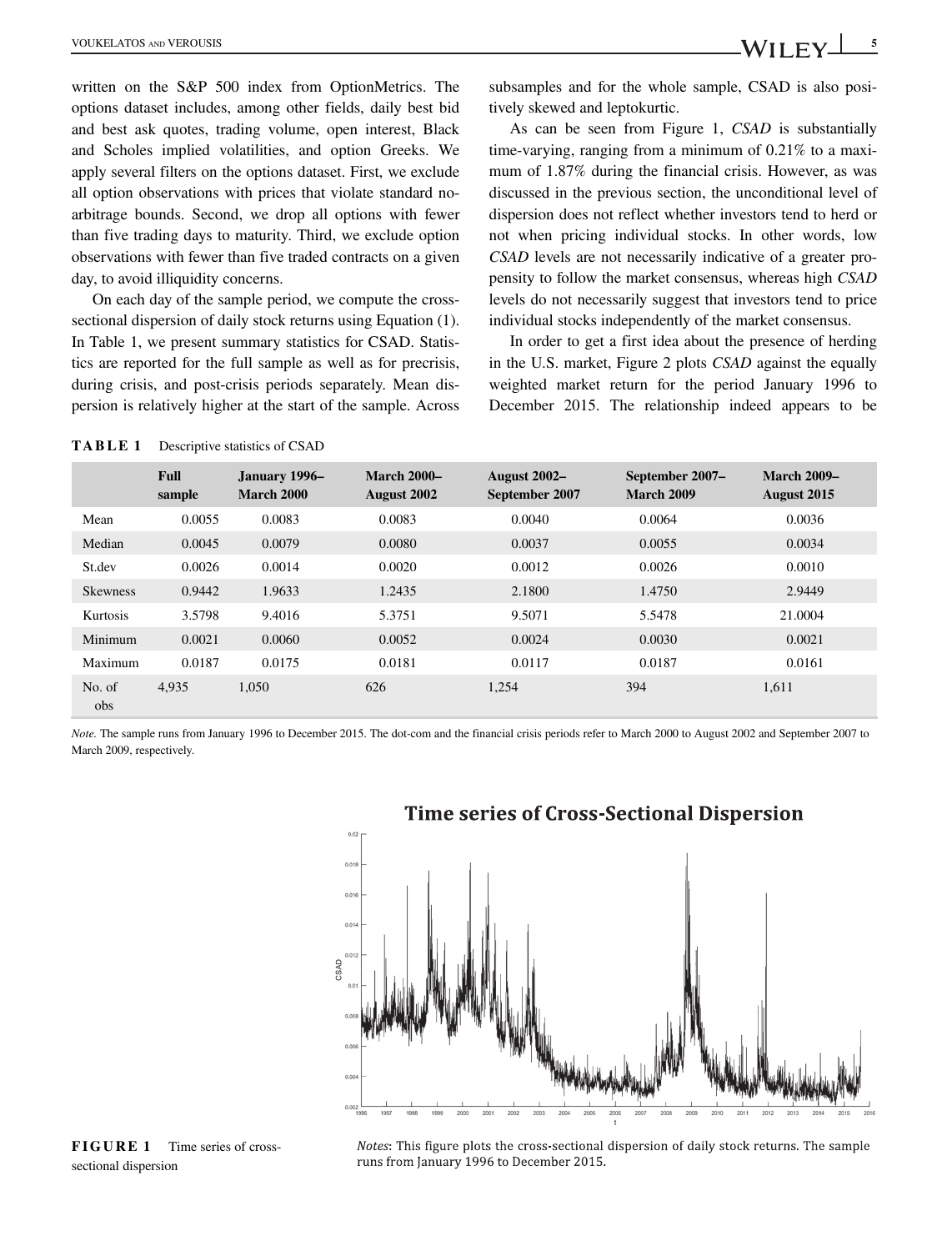**Cross-Sectional Dispersion and market returns** 



**FIGURE 2** Cross-sectional dispersion and market returns



positive, and potentially linear, with larger (absolute) market returns being associated with higher levels of dispersion. The herding hypothesis is examined in a comprehensive way in the next section.

### **4** | **EMPIRICAL RESULTS**

#### **4.1** | **Basic specification**

We begin the empirical analysis by estimating a "basic" herding specification, where *CSAD* is regressed only against market returns, without including any additional exogenous variables. Statistical significance is established using Newey and West (1987) heteroscedasticity and autocorrelation consistent standard errors. In terms of the general herding specification in (7), the basic version refers to an empty  $X_t$ . As stated earlier, the null hypothesis of no herding would be confirmed if *CSAD* increases linearly with the magnitude of market returns. The results reported in Table 2 indeed provide some initial support for the null hypothesis of no herding.

More specifically, as can be seen from the first column of Table 2, cross-sectional dispersion is positively related to positive market returns and negatively related to negative market returns. This result is consistent with the asset pricing predictions discussed in Section 2 and, importantly, these relationships are statistically significant at the 1% level. Hence, we find no support for the alternative hypothesis of *strong herding.* Furthermore, we find that the rate at which dispersion increases with the magnitude of the market return is higher in up markets compared to down markets  $(|\beta_1| > |\beta_2|)$ , consistent with the findings of McQueen, Pinegar, and Thorley (1996) and Chang, Cheng, and Khorana (2000).

However, the positive relationship between *CSAD* and market returns does not appear to be linear, as evidenced by the coefficients of squared market returns. The significantly positive  $\beta_3$  coefficient of squared positive market returns suggests that cross-sectional dispersion increases at an increasing rate when the market return is positive and,

#### **TABLE 2** Basic herding specification

| <b>Constant</b>       | I            | $\mathbf{I}$ |
|-----------------------|--------------|--------------|
|                       | $0.0044***$  | $0.0044***$  |
| $(1-D_t)r_{mkt,t}$    | $0.2637***$  |              |
| $D_t r_{mkt,t}$       | $-0.1299***$ |              |
| $(1-D_t)r_{mkt, t}^2$ | $0.3807**$   |              |
| $D_t r_{mkt, t}^2$    | $-0.3603*$   |              |
| $D_{LOW,t}$           | 0.0000       |              |
| $D_{UP,t}$            | $0.0004*$    |              |
| $r_{mkt,t}$           |              | $0.0124***$  |
| $ r_{mkt,t} $         |              | $0.1363***$  |
| $r_{mkt, t}^2$        |              | $-0.1461$    |
| Adj. $R^2$            | 0.21         | 0.21         |

*Note*. Column I reports the results of the basic herding specification given by  $CSAD_t = \alpha + \beta_1(1 - D_t)r_{mkt,t} + \beta_2D_t r_{mkt,t} + \beta_3(1 - D_t)r_{mkt,t}^2 +$ 

 $\beta_4 D_t r_{mkt,t}^2 + \beta_5 D_{LOW,t} + \beta_6 D_{UP,t} + \varepsilon_t$ , where CSAD is the cross-sectional absolute dispersion at time  $t$ ,  $D_t$  is a dummy variable that takes the value of one when the market return  $r_{mkt,t}$  is negative and the value of zero otherwise,  $D_{LOW,t}$ is a dummy that takes the value of one when the market return is located in the lower 5% tail of its distribution, and  $D_{UP,t}$  is a dummy that takes the value of one when the market return is located in the upper 5% tail of its distribution. Column II reports the results of an alternative herding specification. The sample runs from January 1996 to December 2015.

\* Significance at 10%.

\*\*Significance at 5%,

\*\*\*Significance at 1%,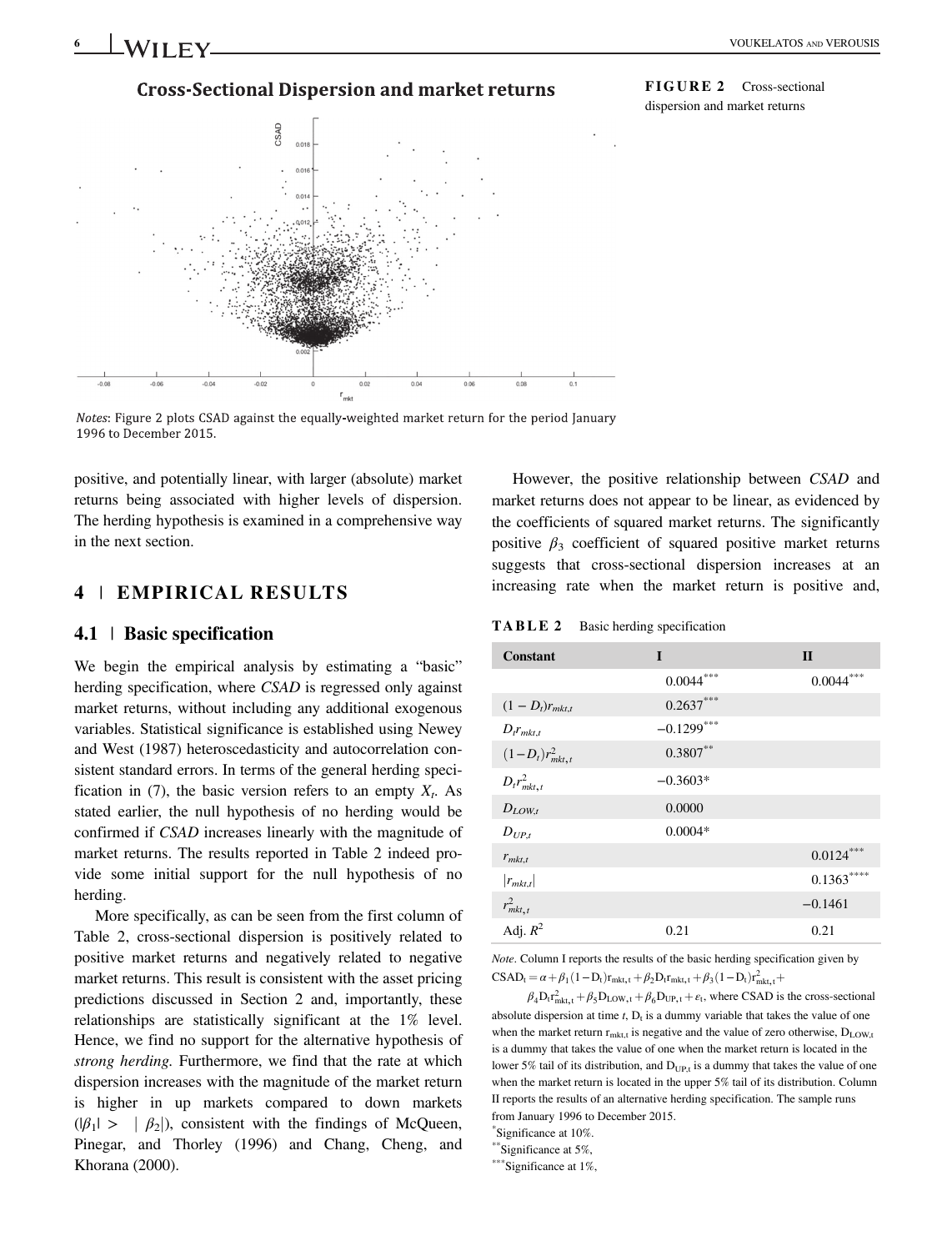VOUKELATOS AND VEROUSIS **7**<sup>7</sup>

whereas in contrast to theoretical predictions, this finding does not suggest the presence of herding behaviour either. Nevertheless, the significantly negative coefficient  $\beta_4$  supports the alternative hypothesis of *moderate herding* during down markets. When the market return is negative, *CSAD* seems to be increasing at a decreasing rate, with its overall level being lower than what the magnitude of the market return would suggest in the absence of herding.

Finally, we find very limited evidence of *herding under extreme market conditions.* The coefficients of the tail dummies are positive, suggesting that cross-sectional dispersion tends to be larger on days of extreme market returns. However, the  $\beta_5$  coefficient of the lower tail dummy is statistically indistinguishable from zero at any meaningful significance level, whereas the  $\beta_6$  coefficient of the upper tail dummy is significant only at the 10% significance level. Interestingly, and somewhat surprisingly, our results seem to suggest that investors are more likely to herd around the consensus during extreme upwards market movements compared with downward movements. Nevertheless, this relationship is found to be relatively weak compared with the empirical findings of Christie and Huang (1995).

In the interest of comparability with the previous literature, we also examine the relationship between cross-sectional dispersion and market returns using a slightly different specification. Following Chiang and Zheng (2010), we regress cross-sectional dispersion against market returns, absolute market returns, and squared market returns, as given in (8). The term  $\gamma_1 + \gamma_2$  captures the impact of market returns on dispersion when  $r_{mkt,t} > 0$ , whereas  $\gamma_2 + \gamma_1$  captures the same impact when  $r_{mkt,t}$  < 0.

$$
CSAD_t = \alpha + \gamma_1 r_{mkt,t} + \gamma_2 \left| r_{mkt,t} \right| + \gamma_3 r_{mkt,t}^2 + \varepsilon_t.
$$
 (8)

As can be seen from Column II of Table 2, we find no evidence of strong or moderate herding in the U.S. equity market (similarly to Chiang & Zheng, 2010). The crosssectional dispersion is found to be positively related to the magnitude of market returns, for both down and up markets, rejecting the hypothesis of strong herding. In addition, the coefficient of squared market terms is statistically insignificant, rejecting the hypothesis of moderate herding.

#### **4.2** | **Implied volatility**

We begin the empirical analysis of the explanatory power of the options market on herding in the underlying equity market by focusing on the implied volatility of the market index.4 We consider index implied volatility as an indicator

of market stress, given that given that implied volatility is often considered as a proxy for investor sentiment regarding the future state of the market. Furthermore, the forecasting ability of implied volatility over future stock returns (Govindaraj, Jin, Livnat, & Zhao, 2014; Lin & Lu, 2015) highlights a strong relationship between implied volatility and the way in which investors form expectations about the future which could, in turn, affect their decision on whether to follow the market consensus when trading stocks.

We follow the Britten-Jones and Neuberger (2000) methodology to construct model-free estimates of future market volatility using options written on the S&P 500 index.<sup>5</sup> The results from including index implied volatility  $IV_t$  as an additional regressor in the herding specification are presented in the first column of Table 3.

The results from the extended specification highlight a significant impact of index implied volatility on the relationship between cross-sectional dispersion and market returns in the equity market. The coefficient of  $IV<sub>t</sub>$  is negative and highly statistically significant, suggesting that *CSAD* is significantly lower on days of high implied volatility at the market level, even after accounting for the magnitude of market returns. This result supports the alternative hypothesis of *conditional herding*, and it indicates that investors tend to herd more closely around the market consensus when implied volatility is higher.

The negative relationship between index implied volatility and cross-sectional dispersion is consistent with the empirical findings of Bernales, Verousis, and Voukelatos (2016) on herding in the options market. Given that implied volatility is computed under the risk-neutral measure, higher levels of  $IV_t$  could mean that investors are expecting a higher level of future realized volatility or that they exhibit a higher risk-aversion to future realized volatility or, most likely, both. The previous empirical finding suggests that, during these periods of market stress, investors seem to be paying very close attention to market returns when they price individual stocks, to an extent that is not compatible with theoretical predictions.

#### **4.3** | **Implied skewness**

In addition to information about the second moment contained in  $IV_t$ , we proceed to extract information from index

<sup>&</sup>lt;sup>4</sup>The variables studied in this and subsequent subsections (IV, IV skew, IV spread, put-call ratio, and OTM put volume) are free from any multicollinearity problems. The correlation table is available upon request.

<sup>5</sup> More specifically, we follow the Jiang and Tian (2005) discretization approach on the Britten-Jones and Neuberger (2000) methodology for obtaining model-free implied volatilities from options at finite strike prices. On each day, we compute the market's implied volatility at a standardized 30-day maturity using all available index option contracts (after filtering). This approach is similar but not identical to the one adopted by the CBOE to compute the VIX index. For robustness, we also replicate the analysis using the VIX directly, obtaining similar results (omitted to save space but available upon request).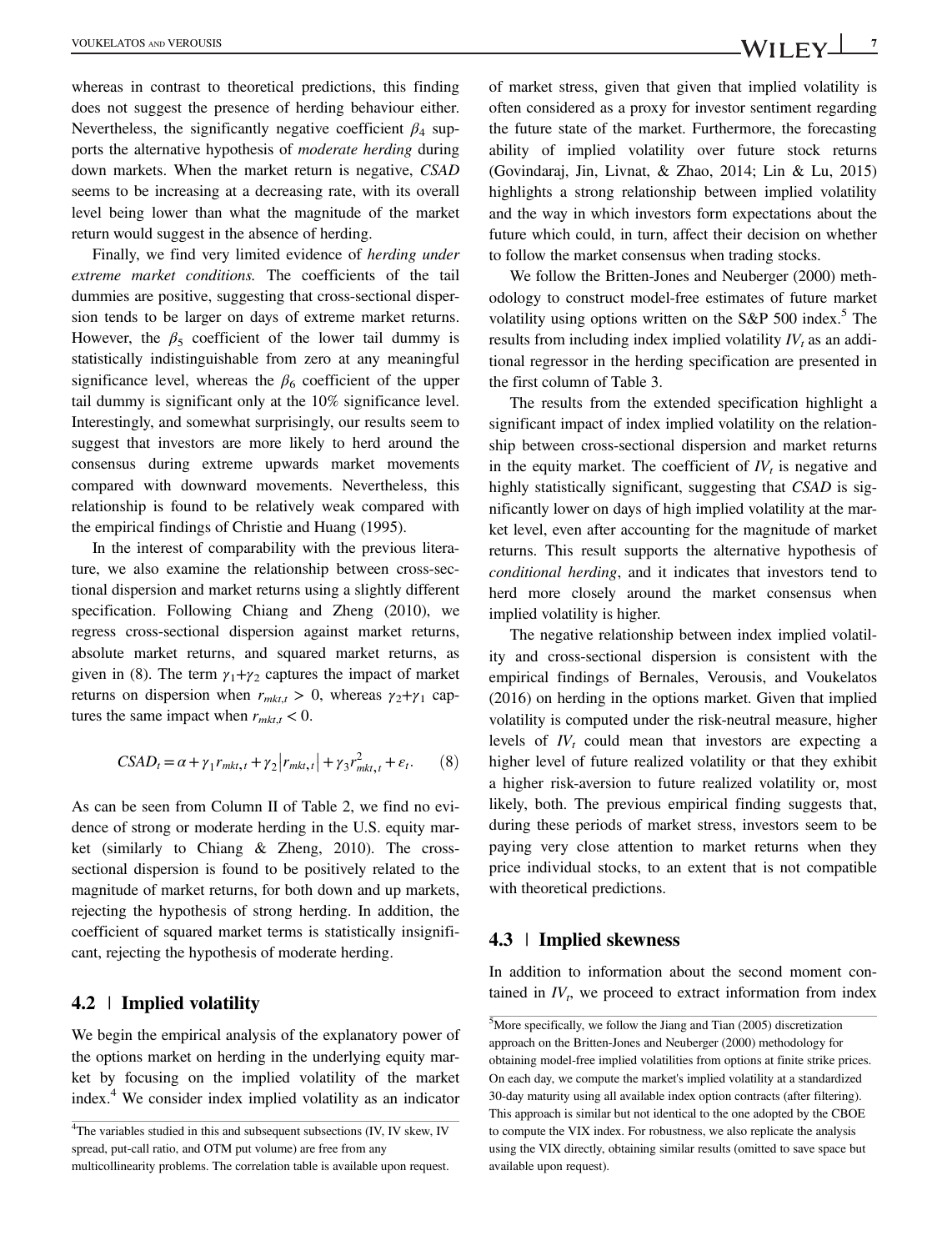|  |  |  |  | TABLE 3 |  |  |  | Herding and information from options |  |  |
|--|--|--|--|---------|--|--|--|--------------------------------------|--|--|
|--|--|--|--|---------|--|--|--|--------------------------------------|--|--|

|                       | T            | $\mathbf{H}$  | III           |
|-----------------------|--------------|---------------|---------------|
| <b>Constant</b>       | $0.0017***$  | $0.0016***$   | $0.0097***$   |
| $(1-D_t)r_{mkt,t}$    | $0.1422***$  | $0.1477***$   | $0.1867***$   |
| $D_t r_{mkt,t}$       | $-0.0527***$ | $-0.0577***$  | $-0.1303***$  |
| $(1-D_t)r_{mkt, t}^2$ | $0.4205***$  | $0.5151***$   | $1.6728***$   |
| $D_t r_{mkt, t}^2$    | $-0.6273***$ | $-0.7100$ *** | $-1.2548$ *** |
| $D_{LOW,t}$           | 0.0000       | 0.0000        | 0.0000        |
| $D_{UP,t}$            | $0.0004*$    | $0.0004*$     | $0.0004*$     |
| IV                    | $-0.0155***$ | $-0.0184***$  | $-0.0165***$  |
| IV skew               |              | $-0.0282***$  | $-0.0067*$    |
| IV spread             |              | $-0.0124***$  | $-0.0113***$  |
| put-call ratio        |              |               | $-0.0003***$  |
| OTM put volume        |              |               | $-0.0009***$  |
| Adj. $R^2$            | 0.39         | 0.40          | 0.56          |
|                       |              |               |               |

*Note*. This table reports the results of herding specification given by  $CSAD_t =$  $\alpha + \beta_1 (1 - D_t) r_{\text{mkt},t} + \beta_2 D_t r_{\text{mkt},t} + \beta_3 (1 - D_t) r_{\text{mkt},t}^2 +$ 

 $\beta_4 D_t r_{mkt,t}^2 + \beta_5 D_{LOW,t} + \beta_6 D_{UP,t} + B_{HERD} X_t + \varepsilon_t$ , where CSAD is the cross-sectional absolute dispersion at time  $t$ ,  $D_t$  is a dummy variable that takes the value of one when the market return  $r_{mkt}$  is negative and the value of zero otherwise,  $D_{LOW,t}$  is a dummy that takes the value of one when the market return is located in the lower 5% tail of its distribution, and  $D_{UP,t}$  is a dummy that takes the value of one when the market return is located in the upper 5% tail of its distribution.  $X_t$  refers to the following variables: Implied Volatility (IV), Implied Skewness (IV Skew), IV spread, Put-Call ratio and Out-of-the-market put option volume (OTM put volume). The sample runs from January 1996 to December 2015.

\* Significance at 10%.

\*\*Significance at 5%,

\*\*\*Significance at 1%,

options about the future skewness of market returns. More specifically, we construct a measure of the index's implied volatility skew as the difference of the implied volatility of an OTM index put minus the implied volatility of an at-themoney (ATM) index call (see also Xing, Zhang, & Zhao, 2010). On each day, we identify an OTM put as the option contract with a Black and Scholes delta of −0.25 and an ATM call as the contract with a delta of 0.50. We then compute a measure of risk neutral skewness as the difference in terms of Black and Scholes implied volatilities between the two options.

This difference in implied volatility between an OTM put and an ATM call reflects investors' expectations about large downward movements of the underlying market index. Following a demand-based argument (Garleanu, Pedersen, & Poteshman, 2009), if investors attach a higher probability on large falls of the market index, they would buy OTM index puts in order to hedge against (or to speculate on) these market drops. The price and, by extension, the implied volatility of OTM puts would increase as a result of this demand

pressure and the implied volatility skew would become larger. In general, higher values of the implied volatility skew reflect more pessimistic views about the future performance of the market index, in terms of the probability and/or magnitude of negative index returns.

We follow Cremers and Weinbaum (2010) and Lin and Lu (2015), and we use the IV spread as another option-based measure of investors' expectations of bad news at the market level. On each day, we identify the pairs of puts and calls with identical strike prices and expiration dates. Then, we compute the IV spread as the open-interest weighted average of the differences between the implied volatilities of puts minus the implied volatilities of matched calls. The rationale for using the IV spread is very similar to that for using the IV skew. More specifically, if investors expect large downward movements of the marker index, they would be likely to bid up the prices of puts relative to calls. This would lead to higher put IVs relative to call IVs, increasing the IV spread.

The results from adding the IV skew and the IV spread in an extended herding specification are reported in the second column of Table 3. Consistent with the hypothesis of *conditional herding*, we find that both measures are significantly negatively related to cross-sectional dispersion, after accounting for the magnitude of market returns. The coefficients for both variables are negative and statistically significant at the 1% level, suggesting that stock returns cluster more closely around the market return on days that are characterized by a more pronounced negative skewness implied by option prices. In other words, when investors expect bad news at the aggregate market level, they seem to be more likely to herd around the market consensus when pricing individual stocks.

#### **4.4** | **Options trading volume**

We proceed to examine if trading volume in the options market is associated with herding behaviour in the underlying equity market. Generally, trading volume is expected to be related to information flows. In options market, in particular, trading activity in specific types of option contracts is likely to reflect investors' expectations about specific types of movements of the underlying market index.

In order to understand the potential informational content of trading volume with respect to herding, we focus on the put-call ratio and the trading volume of OTM puts. On each trading day, the put-call ratio is computed simply as the dollar trading volume of all index puts divided by the dollar trading volume of all index calls that were traded on that day. Given that index puts (calls) offer positive returns when the market falls (rises), the put-call ratio is typically considered as a proxy for investor sentiment. High values of the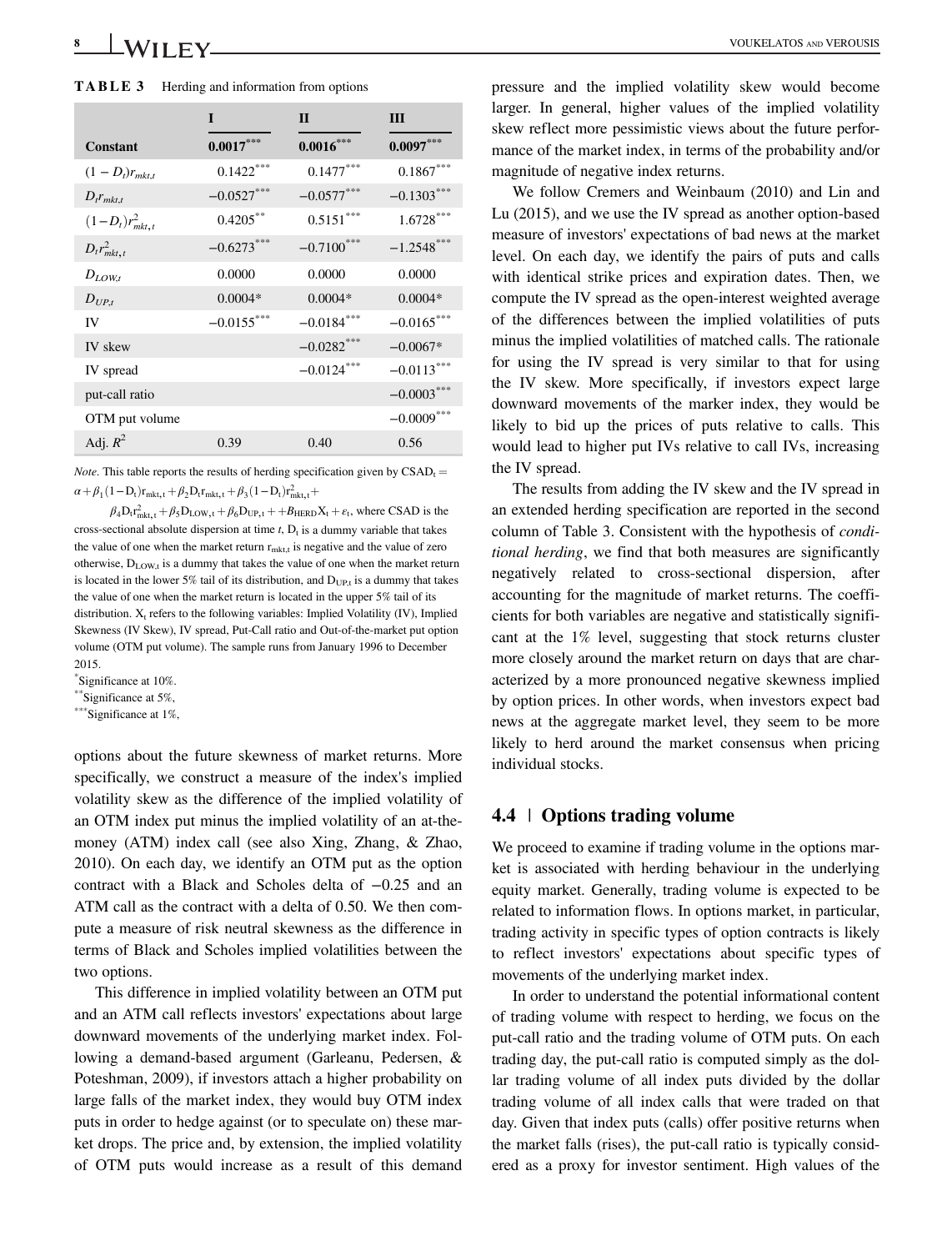VOUKELATOS AND VEROUSIS **AND VEROUSIS BULGARY CONTRACT ON A SUBSEX PROPERTY CONTRACT ON A SUBSEX PROPERTY CONTRACT ON A SUBSEXUAL CONTRACT OF PROPERTY CONTRACT OF PROPERTY CONTRACT ON A SUBSEXUAL CONTRACT OF PROPERTY CON** 

put-call ratio can be thought of as indicative of a pessimistic view at the aggregate market level, with more trading activity focusing on the downward protection of puts relative to the upward exposure of calls. In the same spirit, the total trading volume of OTM puts also reflects investor sentiment. If investors anticipate a downward market movement, then trading in OTM puts would be expected to increase given the insurance-type properties and the high leverage of these contracts. In this sense, higher values of OTM index put trading volume could also indicate a more pessimistic view about the market in terms of the probability and/or magnitude of negative returns of the market index. Hence, we include the logarithm of the total trading volume of all puts with deltas below −0.50 as an additional regressor in the extended herding specification.

As can be seen from the third column of Table 3, both option trading volume variables are negatively related to cross-sectional dispersion in the equity market and the respective coefficients are highly statistically significant. This finding provides further support for the alternative hypothesis of *conditional herding*, suggesting that investors tend to herd more closely around the market consensus during periods when trading activity in the options market indicates a relatively pessimistic view. Our results suggest that when the expectation of bad news at the market level shifts trading activity in the options market towards puts relative to calls (and, especially, towards OTM puts), then the returns of individual stocks tend to cluster more closely around the market return. This significantly denser clustering in the cross-section of stock returns cannot be simply explained by the magnitude of the market return, as theory would predict.

Interestingly, the trading volume variables seem to subsume some of the explanatory power of implied skewness that was previously reported. More specifically, when the put-call ratio and the OTM put trading volume are added as additional regressors, the coefficients of IV skew and IV spread decrease substantially, suggesting a smaller incremental impact on *CSAD* after accounting for information contained in trading volume. Nevertheless, the coefficients of IV skew and IV spread remain statistically significant at the 10% and 1% levels, respectively.

### **4.5** | **Alternative proxies of volatility and skewness risk**

We check the robustness of our results by using tradeable option strategies as alternative proxies for volatility and skewness risk. First, we proxy market volatility risk by the daily returns of a short-maturity straddle written on the S&P 500 index. On each day, we create a straddle by buying an ATM index put and an ATM index call, with absolute deltas of 0.50 for both options. This straddle represents a very

common volatility trading strategy that tends to offer positive returns when the underlying index's volatility increases, thus acting as a natural choice for a volatility risk proxy (Coval & Shumway, 2001; Santa-Clara & Saretto, 2009).

Second, we proxy market skewness risk by the returns of a risk reversal on the S&P 500 index. On each day, we identify a deep OTM index put and a deep OTM index call (with absolute deltas of 0.125). Then, we create a risk reversal by buying the more expensive of the two options and simultaneously selling the cheaper one. Given that the returns of risk reversals are driven by changes in the tails of the implied volatility smirk (and, by extension, by changes in investors' expectations about the tails of the index's distribution), these strategies are often used as proxies for skewness risk (Bakshi et al., 2008; Bernales, Verousis, & Voukelatos, 2016).

Table 4 reports the results from estimating the extended herding specification where straddle returns have replaced the index's IV and risk reversal returns have replaced the IV skew and the IV spread. The magnitude of the estimated coefficients of volatility risk and skewness risk is somewhat different, and the adjusted R-square of the regressions is lower compared with those reported in Table 3. More

**TABLE 4** Alternative proxies for volatility and skewness risk

| Constant              | T            | $\mathbf{H}$ | III          |
|-----------------------|--------------|--------------|--------------|
|                       | $0.0043***$  | $0.0048***$  | $0.0126***$  |
| $(1-D_t)r_{mkt}$      | $0.2879***$  | $0.2377***$  | $0.2740***$  |
| $D_t r_{mkt,t}$       | $-0.1643***$ | $-0.1335***$ | $-0.1996***$ |
| $(1-D_t)r_{mkt, t}^2$ | $0.1918*$    | $0.2756*$    | $0.4769*$    |
| $D_t r_{mkt, t}^2$    | $-0.3459**$  | $-0.4048*$   | $-0.1067*$   |
| $D_{LOW,t}$           | 0.0000       | 0.0000       | 0.0000       |
| $D_{UP,t}$            | 0.0003       | 0.0002       | 0.0002       |
| straddle              | $-0.0443***$ | $-0.0423***$ | $-0.0573***$ |
| risk reversal         |              | $-0.0256***$ | $-0.0279***$ |
| put-call ratio        |              |              | $-0.0004***$ |
| OTM put volume        |              |              | $-0.0009***$ |
| Adj. $R^2$            | 0.22.        | 0.27         | 0.44         |

*Note*. This table reports the results of herding specification for alternative proxies for volatility and skewness risk as given by  $CSAD_t = \alpha + \beta_1(1 - D_t)r_{mkt, t}$  +  $\beta_2 D_t r_{mkt,t} + \beta_3 (1 - D_t) r_{mkt,t}^2$ +  $β_4D_t r_{mkt,t}^2 + β_5D_{LOW,t} + β_6D_{UP,t} +$  $B_{HERD}X_t + \varepsilon_t$ , where CSAD is the cross-sectional absolute dispersion at time *t*,  $D_t$  is a dummy variable that takes the value of one when the market return  $r_{mkt,t}$ is negative and the value of zero otherwise,  $D_{LOW,t}$  is a dummy that takes the value of one when the market return is located in the lower 5% tail of its distribution, and  $D_{UP,t}$  is a dummy that takes the value of one when the market return is located in the upper 5% tail of its distribution.  $X_t$  refers to the following variables: Straddle, Risk reversal, Put-Call ratio and Out-of-the-market put option volume (OTM put volume). The sample runs from January 1996 to December 2015.

\* Significance at 10%.

\*\*Significance at 5%,

<sup>\*\*\*</sup>Significance at 1%,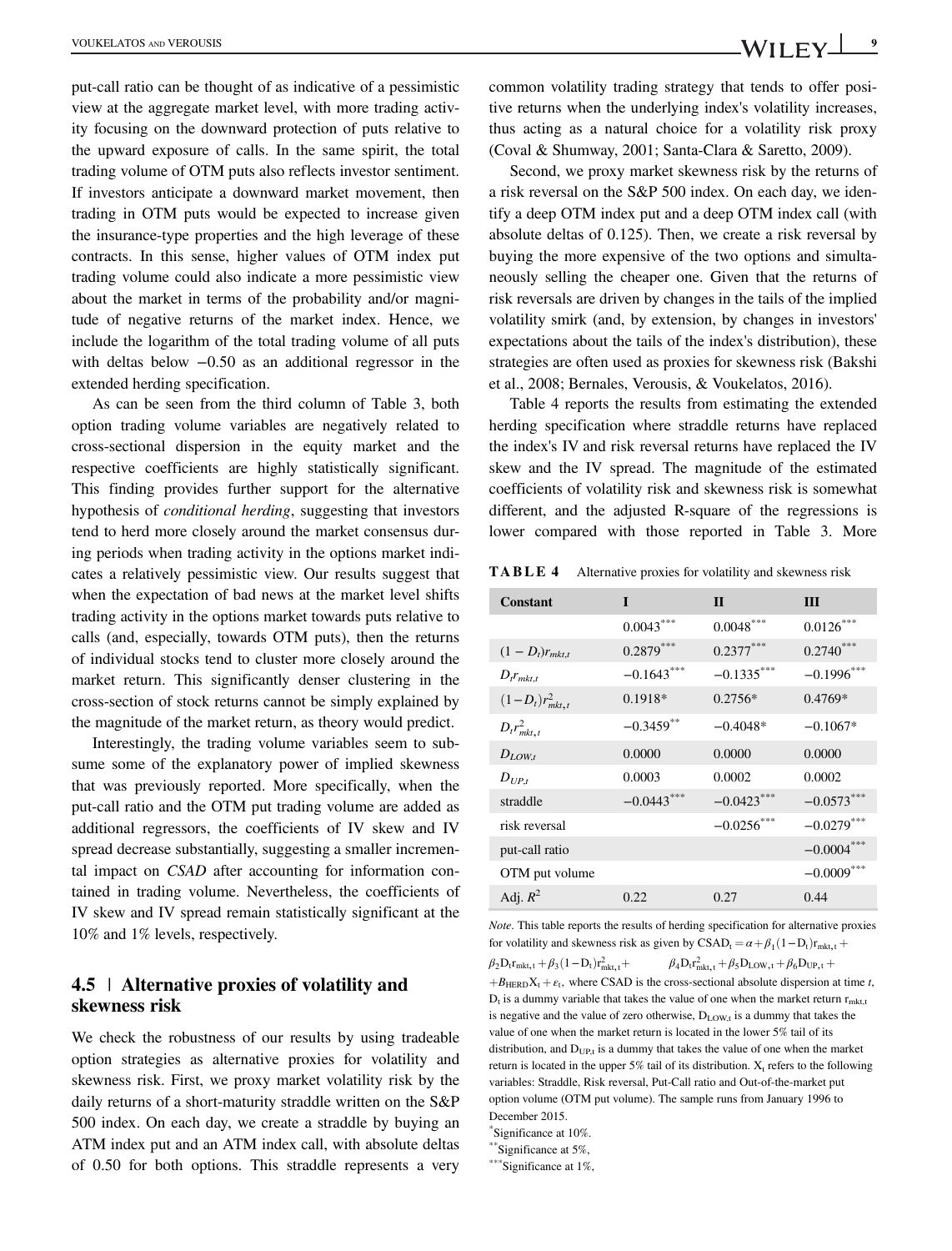importantly, though, the results in Table 4 remain unchanged in terms of the coefficients' sign and statistical significance. In other words, our previous findings of conditional herding in the equity market during periods of high volatility risk and skewness risk seem to be robust to alternative ways of calculating these market risks. The coefficient of straddle returns is significantly negative, confirming our earlier finding of individual stock returns clustering more closely around the market return when the options market reflects an increase in volatility risk. Similarly, the coefficient of risk reversal returns is significantly negative, consistent with individual stock returns following the market consensus more closely when investors anticipate large downward movements of the market index.

#### **4.6** | **Controlling for other factors**

We further explore the robustness of our results by extending the herding specification with a set of additional variables that are not based on the options market but could potentially be related to herding in stocks. The first variable that we consider is the total dollar trading volume in the equity market. The rationale for including the trading volume in stocks is similar to the one discussed earlier for the case of the options trading volume variables. More specifically, it would be reasonable to expect that trading volume in the equity market reflects information flows which are likely, in turn, to be associated with the way in which investors form expectations about future stock returns.

Second, we explore whether investors are more likely to herd during crisis periods by adding two crisis dummies to the herding specification. Previous studies have documented a more pronounced tendency for herding during crises (Bernales, Verousis, & Voukelatos, 2016; Chiang & Zheng, 2010), suggesting that investors tend to focus on the market consensus substantially more during turbulent times. In order to examine this effect, we create one dummy variable for the dot-com bubble burst (March 2000 to August 2002) and another dummy variable for the recent financial crisis (September 2007 to March 2009).<sup>1006,7</sup>

Third, we examine if the timing of U.S. macroeconomic announcements has an impact on the cross-sectional dispersion of stock returns, potentially by subsuming the informational content of the option-related variables. The motivation for focusing on scheduled macroeconomic announcements stems from previous empirical findings of trading activity being significantly impacted by these events (Boyd, Hu, & Jagannathan, 2005; Savor & Wilson, 2013). More importantly, macroeconomic announcements have been previously shown to be related to herding effects in stocks (Galariotis, Rong, & Spyrou, 2015) and options (Bernales, Verousis, & Voukelatos, 2016). Therefore, we extend the herding specification with a dummy variable that takes the value of one on days of Federal Open Market Committee or Bureau of Labour Statistics announcements, and the value of zero otherwise.<sup>8</sup>

Table 5 reports the results from estimating this extended herding specification. The first thing to notice is the significantly negative coefficient of total stock trading volume. This finding is somewhat surprising because it would seem to suggest that investors are more likely to herd around the market consensus during periods of higher trading activity in the equity market. From an information-flows argument, we might have expected that higher trading volume would reflect a higher level of information in the stock market thereby making investors more likely to price individual stocks without having to refer to the market return for information. This argument would, then, predict a positive coefficient for total stock trading volume. Nevertheless, our empirical results do not confirm this prediction as they support the alternative hypothesis of conditional herding during high trading activity in stocks.

Another potentially counterintuitive finding is the positive coefficients of the two crisis dummies. This result means that the cross-sectional dispersion of stock returns tends to be higher during particularly turbulent periods, with this relationship being highly significant for the dotcom bubble collapse but only marginally significant for the recent financial crisis. Finally, the coefficient of the macroeconomic announcements dummy is negative, suggesting that investors tend to follow the market consensus more closely on days when important macroeconomic news is released. However, this effect is not particularly strong, as evidenced by the fact that the coefficient is statistically insignificant.

More importantly, the coefficients of the option variables remain largely unchanged after accounting for these additional factors. When stock trading volume, crisis periods and macroeconomic announcement dates are included as additional regressors in the herding specification, the crosssectional dispersion of stock returns is still found to be significantly related to the index's implied volatility and implied skewness, as well as to trading activity in the options market.

<sup>&</sup>lt;sup>6</sup>Given the substantial difficulty in accurately defining the exact time period of a crisis, we adopt two relatively common windows for the dot-com bubble collapse and the 2000 financial crisis. We have also replicated the empirical analysis using shorter and longer crisis periods, obtaining similar results (not reported for brevity).

 $7As$  a robustness test, we have also split the sample to precrisis, post-crisis, and during crisis periods and estimated the original regressions for each subsample. The results remain qualitatively similar with the full sample results and are consistent across subsamples (available upon request).

<sup>&</sup>lt;sup>8</sup>The Federal Open Market Committee normally meets eight times a year, on prescheduled dates, and their meetings are released to the public shortly afterwards. The Bureau of Labour Statistics announces the unemployment rate and other related data once a month.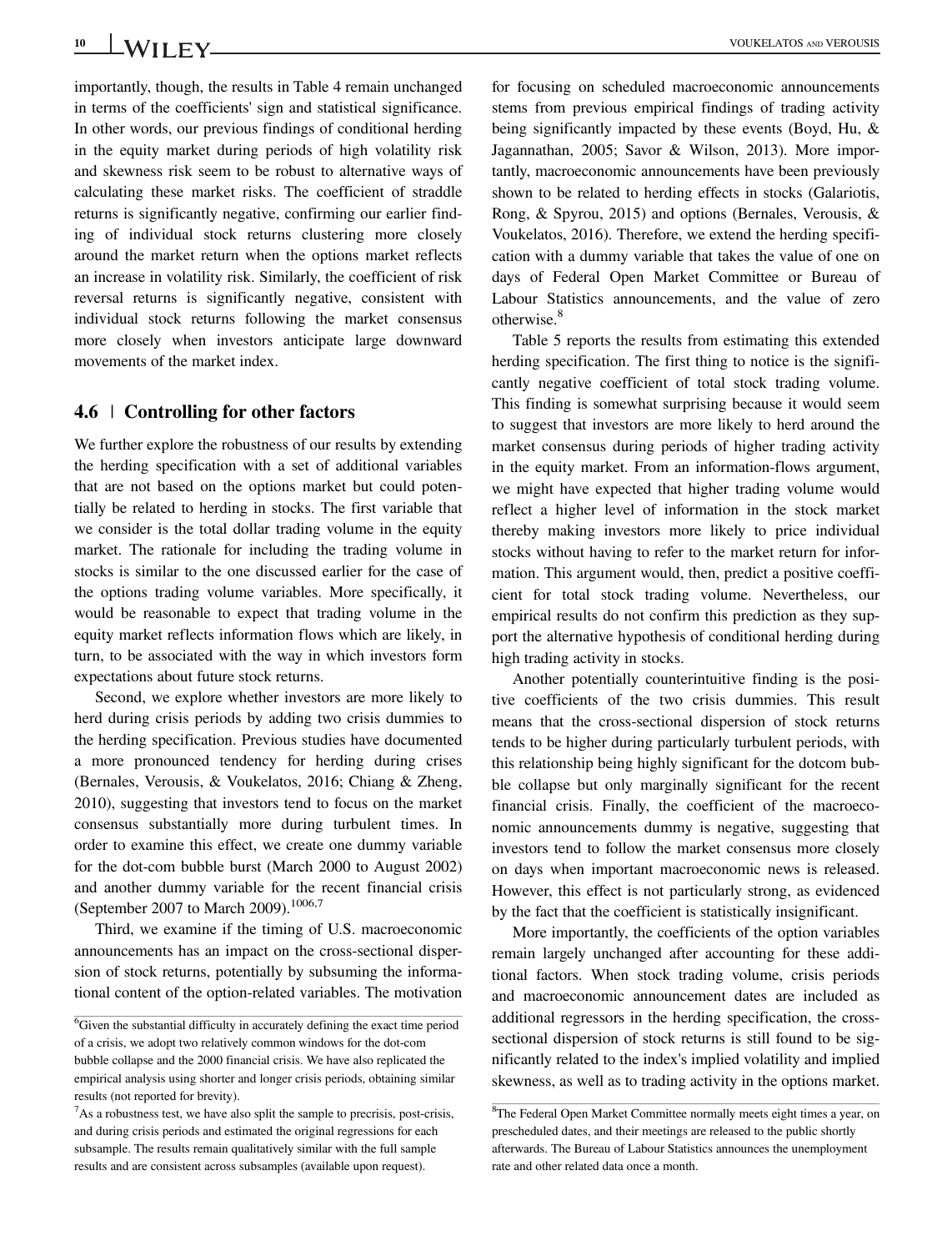#### **TABLE 5** Additional factors

|                       | I             | $\mathbf{H}$ | III          |
|-----------------------|---------------|--------------|--------------|
| Constant              | $0.0354***$   | $0.0343***$  | $0.0343***$  |
| $(1-D_t)r_{mkt,t}$    | $0.1599***$   | $0.1408***$  | $0.1407***$  |
| $D_t r_{mkt,t}$       | $-0.0813***$  | $-0.0653***$ | $-0.0634***$ |
| $(1-D_t)r_{mkt, t}^2$ | $0.7794***$   | $0.04964***$ | $0.4943***$  |
| $D_t r_{mkt, t}^2$    | $-0.5300$ *** | $-0.2476$    | $-0.2457$    |
| $D_{LOWt}$            | 0.0000        | 0.0000       | 0.0000       |
| $D_{UP,t}$            | 0.0000        | 0.0000       | 0.0000       |
| IV                    | $-0.0161$ *** | $-0.0145***$ | $-0.0145***$ |
| <b>IV</b> skew        | $-0.0025*$    | $-0.0018*$   | $-0.0018*$   |
| IV spread             | $-0.0010***$  | $-0.0016***$ | $-0.0016***$ |
| put-call ratio        | $-0.0002***$  | $-0.0001***$ | $-0.0001***$ |
| OTM put volume        | $-0.0003***$  | $-0.0002***$ | $-0.0002***$ |
| stock volume          | $-0.0014***$  | $-0.0014***$ | $-0.0014***$ |
| dot-com crisis        |               | $0.0014***$  | $0.0014***$  |
| financial crisis      |               | $0.0003*$    | $0.0003*$    |
| macro announcements   |               |              | $-0.0001$    |
| Adj. $R^2$            | 0.72          | 0.72         | 0.75         |

*Note*. This table reports the results of herding specification given by  $CSAD_t =$  $\alpha + \beta_1 (1 - D_t) r_{\text{mkt},t} + \beta_2 D_t r_{\text{mkt},t} + \beta_3 (1 - D_t) r_{\text{mkt},t}^2 +$ 

 $\beta_4 D_t r_{mkt,t}^2 + \beta_5 D_{LOW,t} + \beta_6 D_{UP,t} + B_{HERD} X_t + \varepsilon_t$ , where CSAD is the cross-sectional absolute dispersion at time  $t$ ,  $D_t$  is a dummy variable that takes the value of one when the market return  $r_{mkt,t}$  is negative and the value of zero otherwise,  $D_{LOW,t}$  is a dummy that takes the value of one when the market return is located in the lower 5% tail of its distribution, and  $D_{\text{UP},t}$  is a dummy that takes the value of one when the market return is located in the upper 5% tail of its distribution.  $X_t$  refers to the following variables: Implied Volatility (IV), Implied Skewness (IV Skew), IV spread, Put-Call ratio, and Out-of-the-market put option volume (OTM put volume). Stock volume refers to stock trading volume. The dot-com dummy takes the value of one for the period March 2000 to August 2002 and the financial crisis dummy takes the value of one for the period September 2007 to March 2009. We extend the herding specification with a dummy variable that takes the value of one on days of Federal Open Market Committee or Bureau of Labour Statistics announcements, and the value of zero otherwise. The sample runs from January 1996 to December 2015.

\* Significance at 10%.

\*\*Significance at 5%,

\*\*\*Significance at 1%,

In particular, *CSAD* is still found to decrease when index implied volatility increases and when index implied skewness becomes more negative. Dispersion is also lower on days when puts are trading at relatively larger volumes, and this is especially pronounced with respect to OTM puts. These relationships are statistically significant, and they suggest that information extracted from the options market can explain the conditional herding behaviour in the underlying stock market, to an extent that is not subsumed by other macroeconomic or equity-related factors.

#### **4.7** | **Herding during market stress**

Our empirical results so far support the existence of *conditional herding* in the equity market. In this context, conditional herding refers to the fact that, during certain periods, the cross-sectional dispersion of stock returns is systematically lower than what would have been expected given the magnitude of the market return. These periods of conditional herding, when investors are significantly more likely to cluster around the market consensus as they price individual stocks, are characterized by higher implied volatility, more negative implied skewness, and higher trading activity in puts, particularly OTM contracts. However, the fundamental relationship between cross-sectional dispersion and the market return does not seem to change when we account for these option-related variables. In other words, even when we control for the effect of option variables in the herding specification, *CSAD* is still found to be positively related to the magnitude of index returns, as theory would suggest, rejecting the hypothesis of strong herding.

We further explore the possibility of *strong herding* in the equity market by focusing on periods when the option variables take extreme values. To this end, we estimate the basic herding specification separately for subsamples of days when each of the option variables takes values that fall in the lower or upper 1% of its distribution. The empirical results presented in Table 6 cast some doubt on the universality of the strictly positive relationship between *CSAD* and market returns that is predicted by theory.

For instance, when the basic herding specification is estimated for the subsample of days with very low index implied volatility, *CSAD* is found to be positively related to positive market returns and negatively related to negative ones. In other words, dispersion is found to be increasing with the magnitude of the market consensus. However, even though the signs of the coefficients of market returns are consistent with theoretical predictions, the coefficients are now statistically insignificant, in sharp contrast to our results when the basic specification was estimated in the full sample where the coefficients were very highly significant. At the other end of the spectrum, when we estimate the herding regression on days with very high levels of VIX, the coefficient of negative returns is positive, suggesting that *CSAD* decreases with the magnitude of market drops. Although this coefficient is also statistically insignificant, its negative sign provides some support for the alternative hypothesis of strong herding during periods of particularly high levels of implied volatility. Intuitively, periods of market stress, as reflected by exceptionally high market volatility and negative market returns, seem to cause investors to follow the market consensus very closely when they price individual stocks. The more negative the market return is, the more closely individual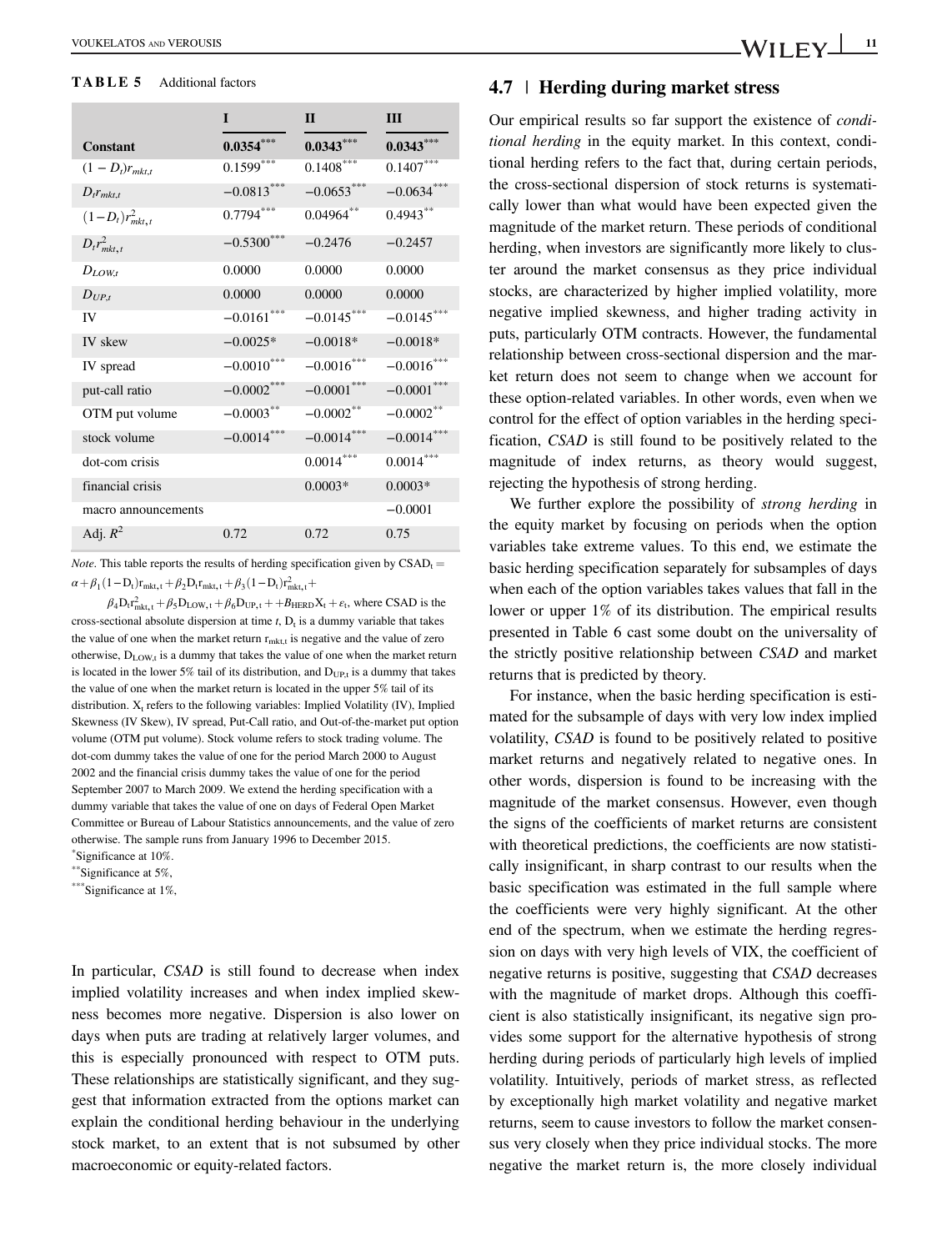| j<br>í<br>۱<br>ļ |
|------------------|
| i<br>l<br>F<br>ï |
| ١                |
| ۰                |
| ļ                |
|                  |
|                  |
|                  |

 $\mathbf{s}$ 

|                          | XIV           |             | IV skew         |             | IV spread   |                         | Put-call ratio          |               | <b>ITM</b> puts volume |           |
|--------------------------|---------------|-------------|-----------------|-------------|-------------|-------------------------|-------------------------|---------------|------------------------|-----------|
|                          | $\frac{1}{6}$ | High $1\%$  | $100 \text{ V}$ | High 1%     | Low $1\%$   | -High $1\%$             | $10$ W $1\%$            | High $1\%$    | $100 \text{ V}$        | High 1%   |
| constant                 | $0.0028***$   | $0.0095***$ | $0.0076***$     | $0.0079***$ | $0.0079***$ | $0.0080^{\ast\ast\ast}$ | $0.0082***$             | $0.0043***$   | $0.0072***$            | 0.0050    |
| $(1-D_i)r_{mkt,t}$       | 0.3793        | 0.0406      | $0.1875***$     | 0.0726      | $-0.0352$   | $0.1604*$               | 0.0127                  | $0.8776$ ***  | 0.7352                 | $-6.3249$ |
| $D_{\ell' mkt,t}$        | $-0.0933$     | 0.0161      | $-0.0639$       | $-0.0265$   | 0.0497      | $-0.0617$               |                         | $-0.3371$ *** | $-0.6793$              | 0.0263    |
| $(1 - D_t) r_{mtt, t}^2$ | $-33.7972$    | $-0.4177$   | 0.0410          | 0.1282      | $-2.6073$   | 0.0700                  | $0.1630$<br>-17.9101*** | $-27.7378$    | 02.9768                | 5.0063    |
| $D_t r_{mtx,\, t}^2$     | 1.2850        | $0.6411***$ | $-0.1961$       | 0.3301      | $3.7237*$   | $-0.1746$               | $11.6233***$            | $-8.1480***$  | $-101.4344$            | 1.3902    |
| Adj. $R^2$               | 0.01          | 0.64        | 0.57            | 0.03        | 0.29        | 0.26                    | 0.20                    | 0.10          | 0.10                   | 0.08      |
|                          |               |             |                 |             |             |                         |                         |               |                        |           |

Note. This table reports the results of herding specification for various subsamples given by CSAD, =  $\alpha + \beta_1 (1 - D_1) r_{\text{mix},1} + \beta_2 D_1 r_{\text{mix},1} + \beta_3 (1 - D_1) r_{\text{mix},1}^2 + \beta_4 D_1 r_{\text{mix},1}^2 + \beta_5 P_1 r_{\text{mix},1}^2 + \beta_6 P_1 r_{\text{mix},1}$ Note: This table reports the results of herding specification for various subsamples given by CSAD, =  $\alpha + \beta_1 (1 - D_1) r_{\text{mkt}, t} + \beta_2 D_t r_{\text{mkt}, t} + \beta_3 (1 - D_t) r_{\text{mkt}, t}^2 + \beta_4 D_t r_{\text{mkt}, t} + \beta_4 D_t r_{\text{mkt}, t} + \epsilon_t$ , where CSAD is time t, D<sub>1</sub> is a dummy variable that takes the value of one when the market return r<sub>mkt,</sub> is negative and the value of zero otherwise. The subsamples include the VIX index, Implied Skewness (IV Skew), IV spread, Put-Call time t, D, is a dummy variable that takes the value of one when the market return r<sub>inkst</sub> is negative and the value of zero otherwise. The subsamples include the VIX index, Implied Skewness (IV Skew), IV spread, Put-Call and Out-of-the-market put option volume (OTM put volume). The sample runs from January 1996 to December 2015. and Out-of-the-market put option volume (OTM put volume). The sample runs from January 1996 to December 2015.

Significance at 10%. \*Significance at 10%. \*\*Significance at 5%, \*\*Significance at 5%,

\*\*\*Significance at 1%, Significance at 1% stocks returns are likely to cluster around it on days of greater market stress.

The results from conditioning on index implied skewness further confirm the presence of strong herding during periods of market stress. When we estimate the herding specification separately for days of very low and days of very high IV skew, the coefficients of market returns are of the correct sign but, in contrast to the full sample results, statistically insignificant. More importantly, when we estimate the basic herding specification in the subsample of very low IV spread, we find that positive (negative) market returns are negatively (positively) related to cross-sectional dispersion, although these coefficients are statistically insignificant. Based on the coefficients' sign, it seems that, when investors anticipate extreme negative skewness in future market returns, the relationship between dispersion and market returns reverses compared with what theory would predict. On these days of extreme negative implied skewness, higher absolute market returns are associated with investors herding more closely around the market consensus when pricing individual stocks.

Our results from conditioning on the trading activity in OTM puts are also consistent with strong herding effects during periods of extremely pessimistic views about future market returns. When we estimate the basic herding specification in the subsamples of days with exceptionally high (1% upper tail) trading volume in OTM puts, we find that dispersion is negatively related to market returns. This negative relationship is observed for positive and negative market returns, although the coefficients in both cases are statistically insignificant. Similar to the previous findings about the effect of implied skewness, larger market movements seem to cause investors to herd more closely around the consensus during periods of particularly pessimistic views about the aggregate market, as reflected in exceptionally high trading volume in OTM put options.

As a robustness test, we estimate a set of regressions reexamining the role of market stress on the relationship between CSAD and market returns. In particular, in Table 7, we re-estimate the basic herding specification in (7) separately for days when the option-related variable is above its 20-day mean. Conditioning on any of the option-related variable, CSAD is positively related to positive market returns and negatively related to negative market returns. However, the relationship for negative returns remains insignificant across all subsamples. In line with the findings for the basic specification, β\_3 remains positive and significant for four of five regressions. Moderate herding is detected when the put-call ratio is above its 20-day mean.

Overall, these results support a mixture of the strong and conditional herding hypotheses as a potential explanation of how investors price individual stocks during periods of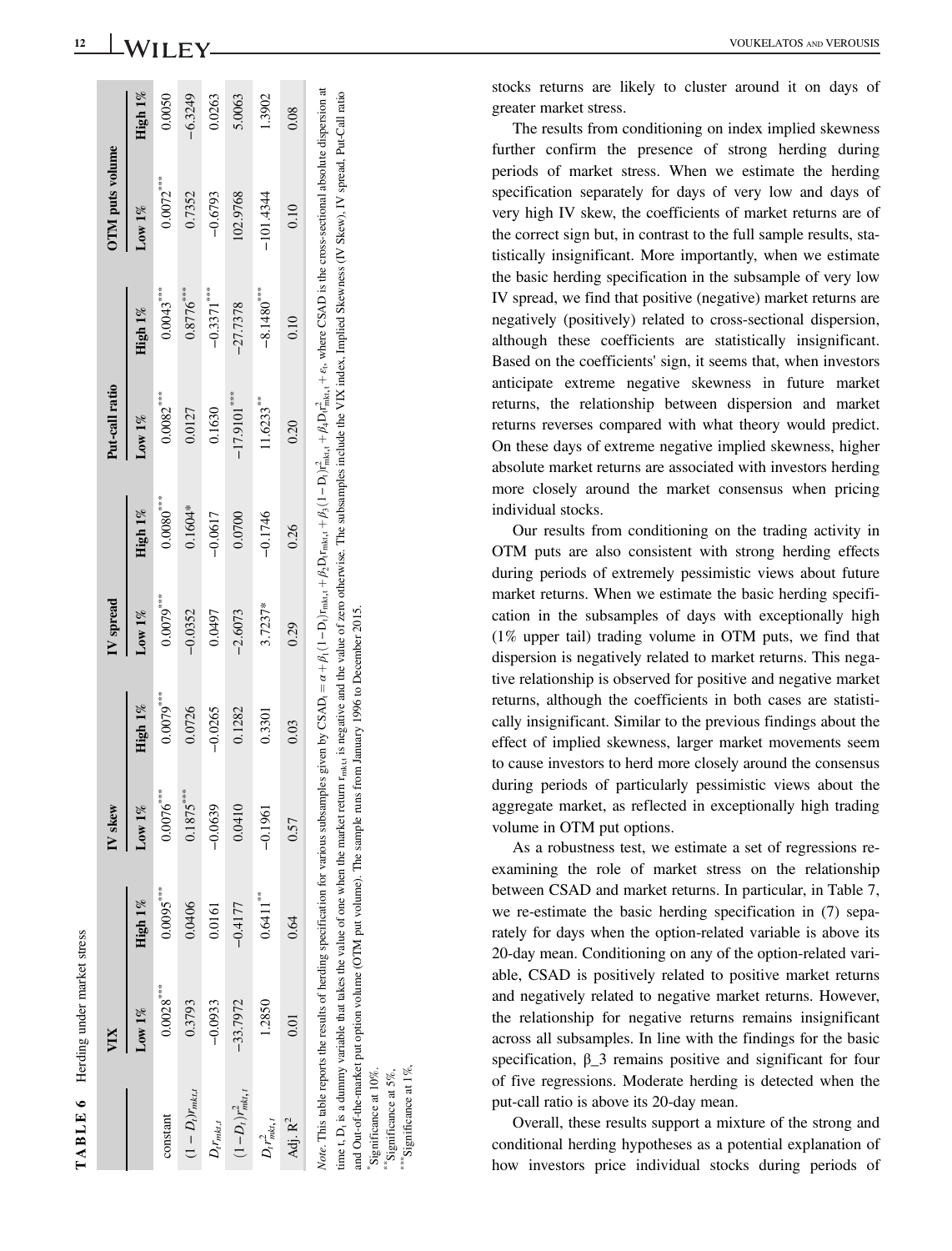#### **TABLE 7** Herding regressions during market stress

|                       | IV          | <b>IV</b> skew | <b>IV</b> spread | put-call ratio | OTM put volume |
|-----------------------|-------------|----------------|------------------|----------------|----------------|
| Constant              | $0.0047***$ | $0.0044***$    | $0.0044***$      | $0.0043***$    | $0.0044***$    |
| $(1-D_t)r_{mkt,t}$    | $0.2147***$ | $0.2848***$    | $0.2762***$      | $0.2855***$    | $0.2789***$    |
| $D_t r_{mkt,t}$       | $-0.2339$   | $-0.2279$      | $-0.1605$        | $-0.2518$      | $-0.0175$      |
| $(1-D_t)r_{mkt, t}^2$ | $0.0851***$ | $0.1242***$    | $0.1129***$      | $-0.1398***$   | $0.1152***$    |
| $D_t r_{mkt, t}^2$    | $-0.1620$   | $-0.0743$      | $-0.2539$        | $-0.3922$      | $-0.1522$      |
| $D_{LOW,t}$           | 0.0004      | $-0.0002$      | 0.0000           | $-0.0002$      | 0.0001         |
| $D_{UP,t}$            | $0.0009*$   | 0.0003         | 0.0004           | 0.0007         | 0.0005         |
| Adj. $R^2$            | 0.22        | 0.22           | 0.21             | 0.22           | 0.21           |

*Note*. This table reports the results of herding specification for various subsamples given by

 $CSAD_t = \alpha + \beta_1(1 - D_t)r_{mkt,t} + \beta_2D_t r_{mkt,t} + \beta_3(1 - D_t)r_{mkt,t}^2 + \beta_4D_t r_{mkt,t}^2 + \varepsilon_t$ , where CSAD is the cross-sectional absolute dispersion at time t, Dt is a dummy variable that takes the value of one when the market return rmkt,t is negative and the value of zero otherwise. The sample runs from January 1996 to December 2015. Each regression is estimated only for days when the respective option-related variable (IV, IV skew, IV spread, put-call ratio, OTM put volume) exceeds its 20-day moving average.

\* Significance at 10%.

\*\*Significance at 5%,

\*\*\*Significance at 1%,

market stress. On the one hand, the positive relationship between dispersion and absolute market returns suggests that the equity market does not exhibit strong herding during "normal" times. On the other hand, the negative relationship between dispersion and absolute market returns on days with extremely high implied volatility, negative skewness, and trading volume in OTM puts indicates strong herding during periods of market stress. The latter is further supported when we examine herding in periods of high put-call ratios.

#### **5** | **CONCLUSION**

This paper examines herding behaviour in the U.S. equity market, with a particular emphasis on whether information extracted from the corresponding options market can explain herding effects when trading stocks. Our empirical results confirm that option-based measures are indeed significantly related to how closely individual stock returns cluster around the market consensus, highlighting a strong relationship between trading activity in options and herding in stocks.

Consistent with the previous literature, we find no evidence of herding as a general tendency of investors in the U. S. equity market. Importantly, though, our results highlight significant herding effects during days when activity in the options market is indicative of market stress. More specifically, investors' tendency to herd is substantially more pronounced when the options market is characterized by a higher level of implied volatility, more negative implied skewness and increased trading of put options, particularly OTM contracts. In other words, investors seem to be more inclined to follow the market consensus when they hold relatively more pessimistic views about the future performance of the aggregate equity market.

These findings challenge the commonly held view about the absence of herding in the U.S. equity market, in favour of the alternative hypothesis of conditional herding during periods of market stress. This type of behaviour has important implications for asset allocation, with asset prices deviating from their fundamental values during more turbulent periods when investors tend to hold more pessimistic views. In terms of portfolio diversification, this closer clustering of individual stocks around the consensus during periods of market stress reduces diversification benefits precisely when they would be needed the most.

#### **REFERENCES**

- Andrikopoulos, P., Kallinterakis, V., Ferreira, M. P. L., & Verousis, T. (2017). Intraday herding on a cross-border exchange. *International Review of Financial Analysis*, *53*, 25–36. [https://doi.org/10.1016/](https://doi.org/10.1016/j.irfa.2017.08.010) [j.irfa.2017.08.010](https://doi.org/10.1016/j.irfa.2017.08.010)
- Bakshi, G., Carr, P., & Wu, L. (2008). Stochastic risk premiums, stochastic skewness in currency options, and stochastic discount factors in international economies. *Journal of Financial Economics*, *87*, 132–156.<https://doi.org/10.1016/j.jfineco.2006.12.001>
- Bernales, A., Verousis, T., & Voukelatos, N. (2016). Do investors follow the herd in option markets? *Journal of Banking and Finance*, forthcoming.<https://doi.org/10.1016/j.jbankfin.2016.02.002>
- Blau, B. M., & Wade, C. (2013). Comparing the information in short sales and put options. *Review of Quantitative Finance and Accounting*, *41*, 567–583.<https://doi.org/10.1007/s11156-013-0377-5>
- Boyd, J. H., Hu, J., & Jagannathan, R. (2005). The stock market's reaction to unemployment news: Why bad news is usually good for stocks. *Journal of Finance*, *60*, 649–672. [https://doi.org/](https://doi.org/10.1111/j.1540-6261.2005.00742.x) [10.1111/j.1540-6261.2005.00742.x](https://doi.org/10.1111/j.1540-6261.2005.00742.x)